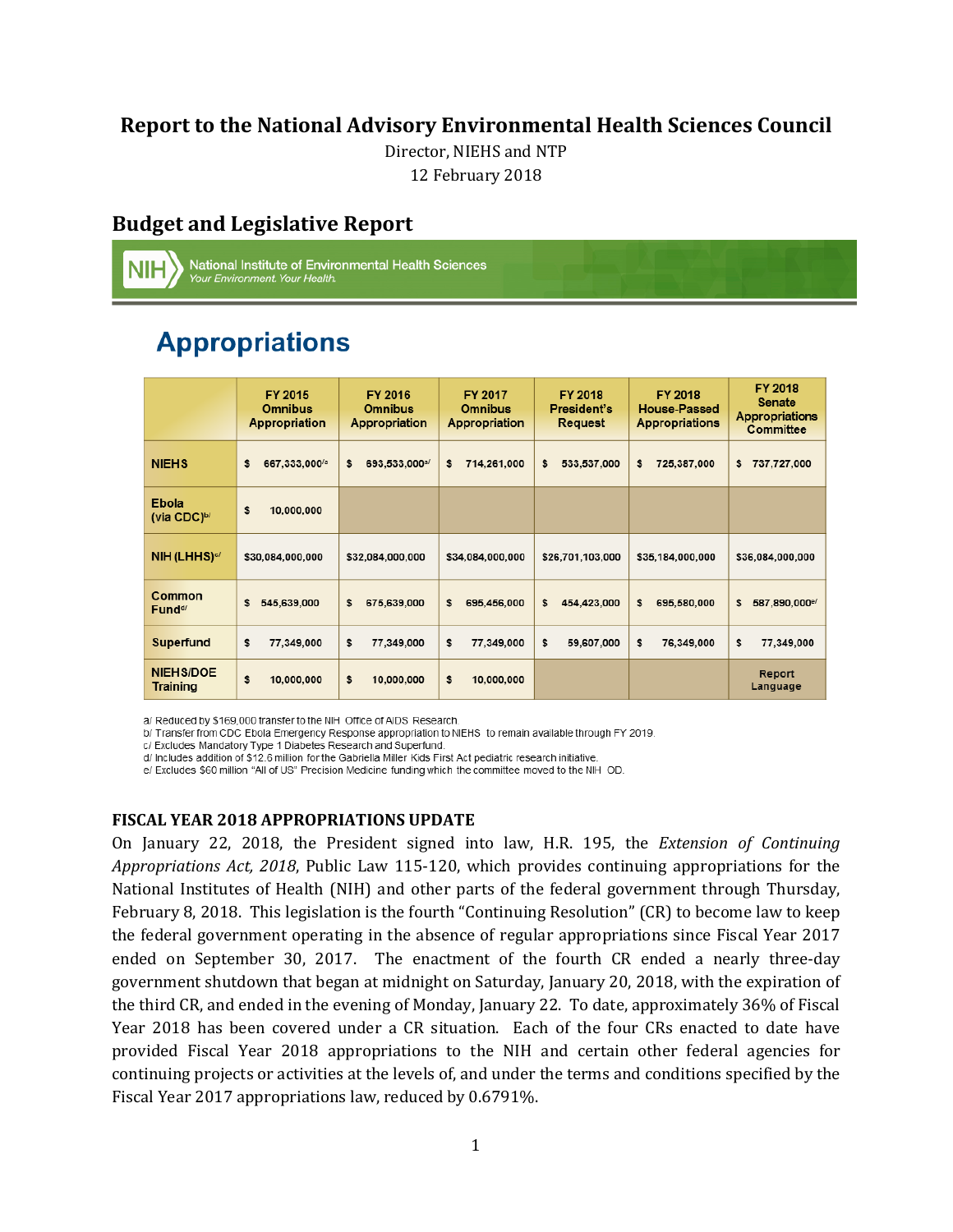| Continuing<br><b>Resolution</b> | <b>Days</b><br>Covered                                 | <b>House</b><br><b>Vote</b>       | <b>Senate</b><br><b>Vote</b>    | <b>Date</b><br><b>Enacted</b> | Date<br><b>Expired</b> | <b>Bill</b><br>No.                          | <b>Public Law</b><br>No. |
|---------------------------------|--------------------------------------------------------|-----------------------------------|---------------------------------|-------------------------------|------------------------|---------------------------------------------|--------------------------|
| First<br>CR                     | 69 days<br>(19% of FY)                                 | 316-90<br>(Roll Call<br>No. 480)  | 80-17<br>(Roll Call<br>No. 192) | Sept. 8,<br>2017              | Dec. 8, 2017           | H.R. 601,<br>Division D.<br>Sec. 101        | P.L. 115-56              |
| Second<br>CR                    | 14 days<br>$(83 \text{ days cum.})$<br>(23% of FY)     | 235-193<br>(Roll Call<br>No. 670) | 81-14<br>(Roll Call<br>No. 311) | Dec. 8.<br>2017               | Dec. 22.<br>2017       | H.J.Res.<br>123,<br>Division A.<br>Sec. 101 | P.L. 115-90              |
| Third<br>CR                     | 28 days<br>$(111$ days cum.)<br>$(30\% \text{ of FY})$ | 231-188<br>(Roll Call<br>No. 708) | 66-32<br>(Roll Call<br>No. 325) | Dec. 22.<br>2017              | Jan. 19, 2018          | H.R. 1370,<br>Division A.<br>Sec. 101       | P.L. 115-96              |
| Fourth<br>CR                    | 20 days<br>$(131$ days cum.)<br>$(36\% \text{ of FY})$ | 266-150<br>(Roll Call<br>No. 44   | 81-18<br>(Roll Call<br>No. 17)  | Jan. 22,<br>2018              | Feb. 8, 2018           | H.R. 195,<br>Division B.<br>Sec. 2001       | P.L. 115-120             |
| CR: Continuing Resolution       |                                                        | FY: Fiscal Year                   |                                 | Sec.: Section                 |                        |                                             |                          |

Below is a table delineating the Fiscal Year 2018 appropriations legislation enacted to date:

cum: cumulative P.L.: Public Law

Final action on regular Fiscal Year 2018 appropriations legislation is linked to ongoing negotiations occurring between leaders in Congress that concern, among other matters, immigration and border security policy, and overall budget priorities.

### **House Action**

 On September 14, 2017, by a vote of 211-198, the House of Representatives passed H.R. 3354, the *Make America Secure and Prosperous Appropriations Act, 2018*, an omnibus appropriations bill (Division A), under which the annual appropriation for the NIEHS Superfund Research Program (SRP) and Worker Training Program (WTP) is made, and the regular Departments of Labor, Health which appropriations for NIEHS activities authorized under Section 301 and Title IV of the *Public*  Superfund Research Program and Worker Training Program, which represents a 1.29% reduction as compared to the Fiscal Year 2017 enacted level. Division F proposes an appropriation of which contains the regular Interior, Environment, and Related Agencies Appropriations bill and Human Services, and Education, and Related Agencies appropriations bill (Division F), under *Health Service Act* is made. Division A proposes an appropriation of \$76,349,000 for the NIEHS \$725,387,000 for NIEHS, which represents a 1.56% increase over the Fiscal Year 2017 enacted level.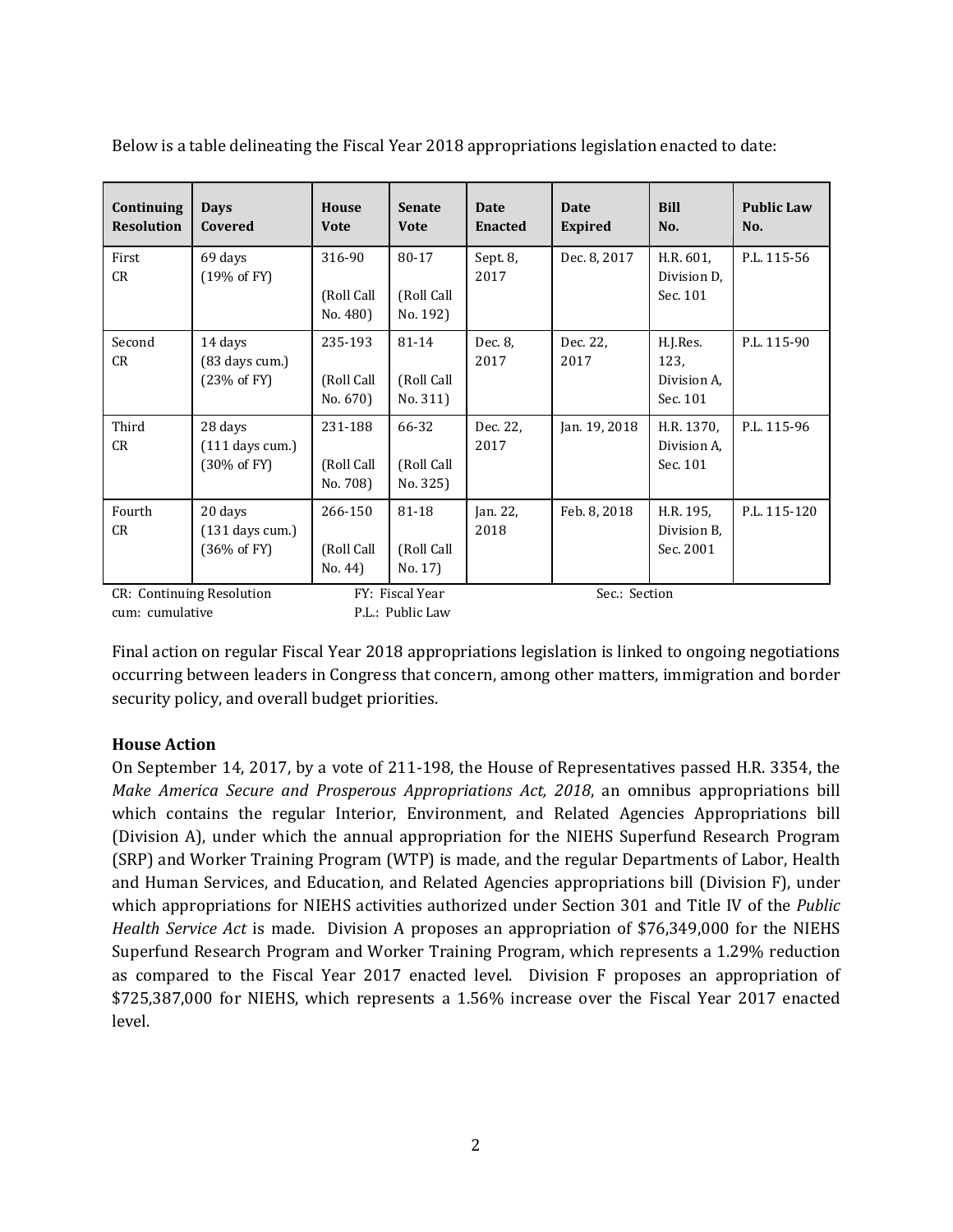#### **Senate Action**

 level fund the NIEHS SRP and WTP at \$77,349,000. On September 7, 2017, the Senate \$737,727,000, which represents a 3.29% increase over the Fiscal Year 2017 enacted level and a 38.27% increase over the amount that the President requested in May 2017 (\$533,537,000). On November 20, 2017, the Senate Appropriations Committee Chairman released the draft Interior, Environment and Related Agencies Appropriations bill for Fiscal Year 2018, which proposes to Appropriations Committee reported S. 1771, its version of the Departments of Labor, Health and Human Services, and Education, and Related Agencies appropriations bill for Fiscal Year 2018, to the full Senate for action. Included in that Committee-passed bill is a proposal to fund NIEHS at These bills are awaiting reconciliation with the House-passed omnibus package, and reconciliation is pending conclusion of ongoing negotiations to adjust budget caps for Fiscal Year 2018 and Fiscal Year 2019.

### **Science Advances**

*One NIEHS* (NIEHS authors' groups in parens)

- *Cytokine signaling through Drosophila Mthl10 ties lifespan to environmental stress. Sung EJ [NTP], M Ryuda, H Matsumoto, O Uryu, M Ochiai, ME Cook [DIR], NY Yi, H Wang, JW Putney [DIR], GS Bird [DIR], SB Shears [DIR] and Y Hayakawa. Proc Natl Acad Sci (2017) [ePub]*  <http://dx.doi.org/10.1073/pnas.1712453115> SP Goal 1, 2
- $(2017)$  [ePub] • *Predictors of blood volatile organic compound levels in Gulf coast residents. Werder EJ [DIR], KB Gam [DIR], LS Engel [DIR], RK Kwok [DIR], CC Ekenga, MD Curry, DM Chambers, A Blair, AK Miller [OD], LS Birnbaum [OD] and DP Sandler [DIR]. J Expo Sci Environ Epidemiol*  http://dx.doi.org/10.1038/s41370-017-0010-0 SP Goal 3

*DNTP* 

 • *In vitro to in vivo extrapolation for high throughput prioritization and decision making. and NC Kleinstreuer (DNTP). Toxicology in vitro* (2017) [In Press] *Bell SM, X Chang, JF Wambaugh, DG Allen, M Bartels, KLR Brouwer, WM Casey (DNTP), N Choksi, SS Ferguson (DNTP), G Fraczkiewicz, AM Jarabek, A Ke, A Lumen, SG Lynn, A Paini, PS Price, C Ring, TW Simon, NS Sipes (DNTP), CS Sprankle, J Strickland, J Troutman, BA Wetmore*  <http://dx.doi.org/10.1016/j.tiv.2017.11.016> SP Goal 11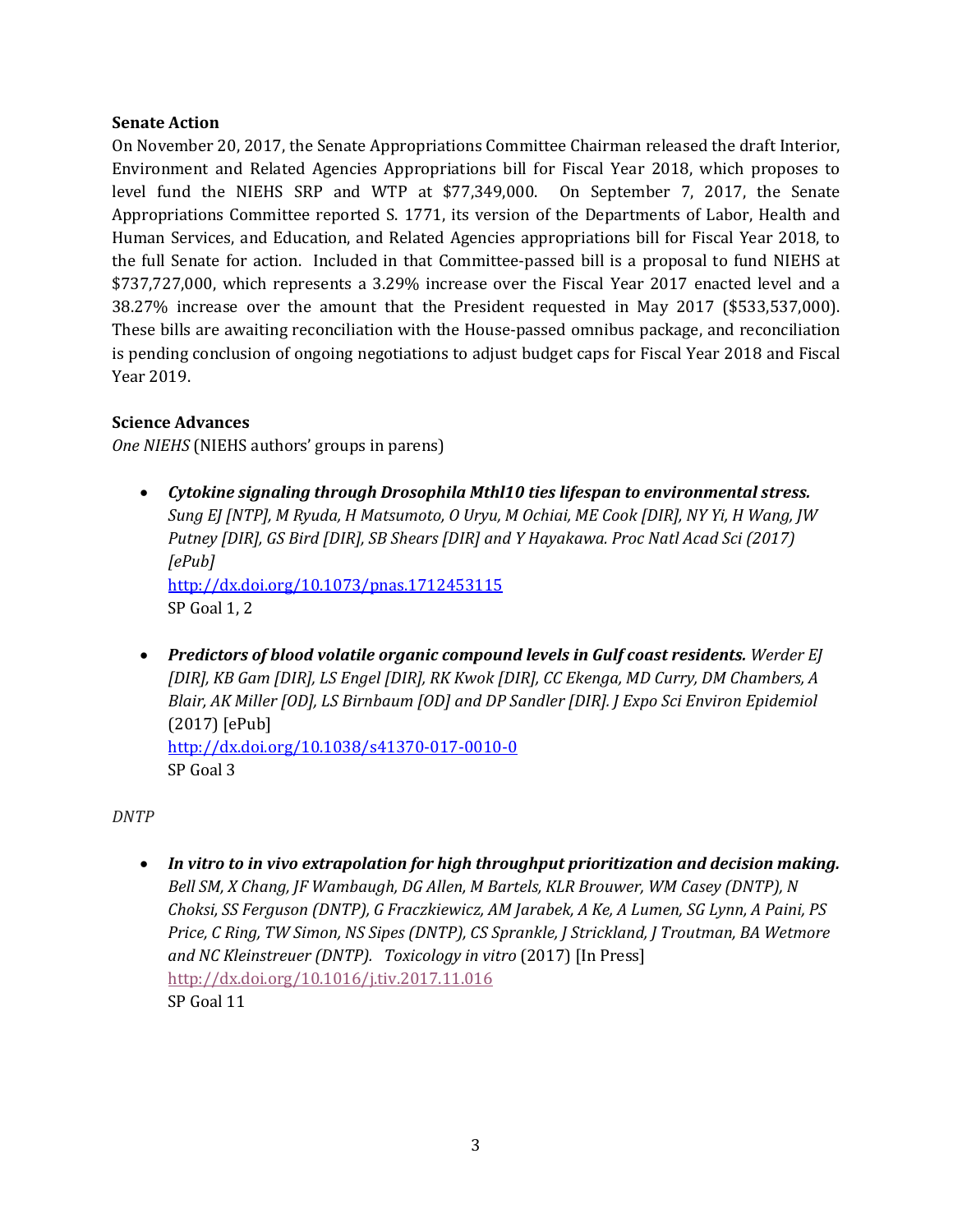• *Identification of Estrogen-Related Receptor Alpha Agonists in the Tox21 Compound Library. Lynch C, J Zhao, R Huang, N Kanaya, L Bernal, JH Hsieh, SS Auerbach (DNTP), KL Witt (DNTP), BA Merrick (DNTP), S Chen, CT Teng (DNTP) and M Xia. Endocrinology* (2017) [In Press]

<https://academic.oup.com/endo/advance-article/doi/10.1210/en.2017-00658/4686007> SP Goal 1

• *Evaluation of the respiratory tract toxicity of ortho-phthalaldehyde, a proposed alternative for the chemical disinfectant glutaraldehyde. [Catlin NR \(DNTP\), Willson CJ,](https://www.ncbi.nlm.nih.gov/pubmed/29039228)  [Stout M \(DNTP\), Kissling GE \(DNTP\), Waidyanatha S \(DNTP\), Baker GL, Hayden BK, Wyde M](https://www.ncbi.nlm.nih.gov/pubmed/29039228)  (DNTP). Inhal Toxicol (2017) 29(9):414–427.*  <https://www.ncbi.nlm.nih.gov/pubmed/29039228> SP Goal 3

*DIR* 

- *AH Herring and DD Baird (DIR). JAMA* (2017) v. 318 (14): pp. 1367-1376 • *Association Between Biomarkers of Ovarian Reserve and Infertility Among Older Women of Reproductive Age. Steiner AZ, D Pritchard, FZ Stanczyk, JS Kesner, JW Meadows,*  <http://dx.doi.org/10.1001/jama.2017.14588> SP Goal 1d, 2
- *Elimination of the male reproductive tract in the female embryo is promoted by COUP-FII in mice. Zhao F (DIR), HL Franco (DIR), KF Rodriguez (DIR), PR Brown (DIR), MJ Tsai, SY Tsai and HH Yao (DIR). Science* (2017) v. 357 (6352): pp. 717-720 <http://dx.doi.org/10.1126/science.aai9136> SP Goal 1d, 2
- SP Goal 1a • *ZATT (ZNF451)-mediated resolution of topoisomerase 2 DNA-protein cross-links. Schellenberg MJ (DIR), JA Lieberman, A Herrero-Ruiz, LR Butler (DIR), JG Williams (DIR), AM Munoz-Cabello, GA Mueller (DIR), RE London (DIR), F Cortes-Ledesma and RS Williams (DIR). Science (2017) v. 357 (6358): pp. 1412-1416*  <http://dx.doi.org/10.1126/science.aam6468>
- *Modulating the DNA polymerase beta reaction equilibrium to dissect the reverse reaction. Shock DD (DIR), BD Freudenthal (DIR), WA Beard (DIR) and SH Wilson (DIR). Nature chemical biology* (2017) v. 13 (10): pp. 1074-1080 <http://dx.doi.org/10.1038/nchembio.2450> SP Goal 1a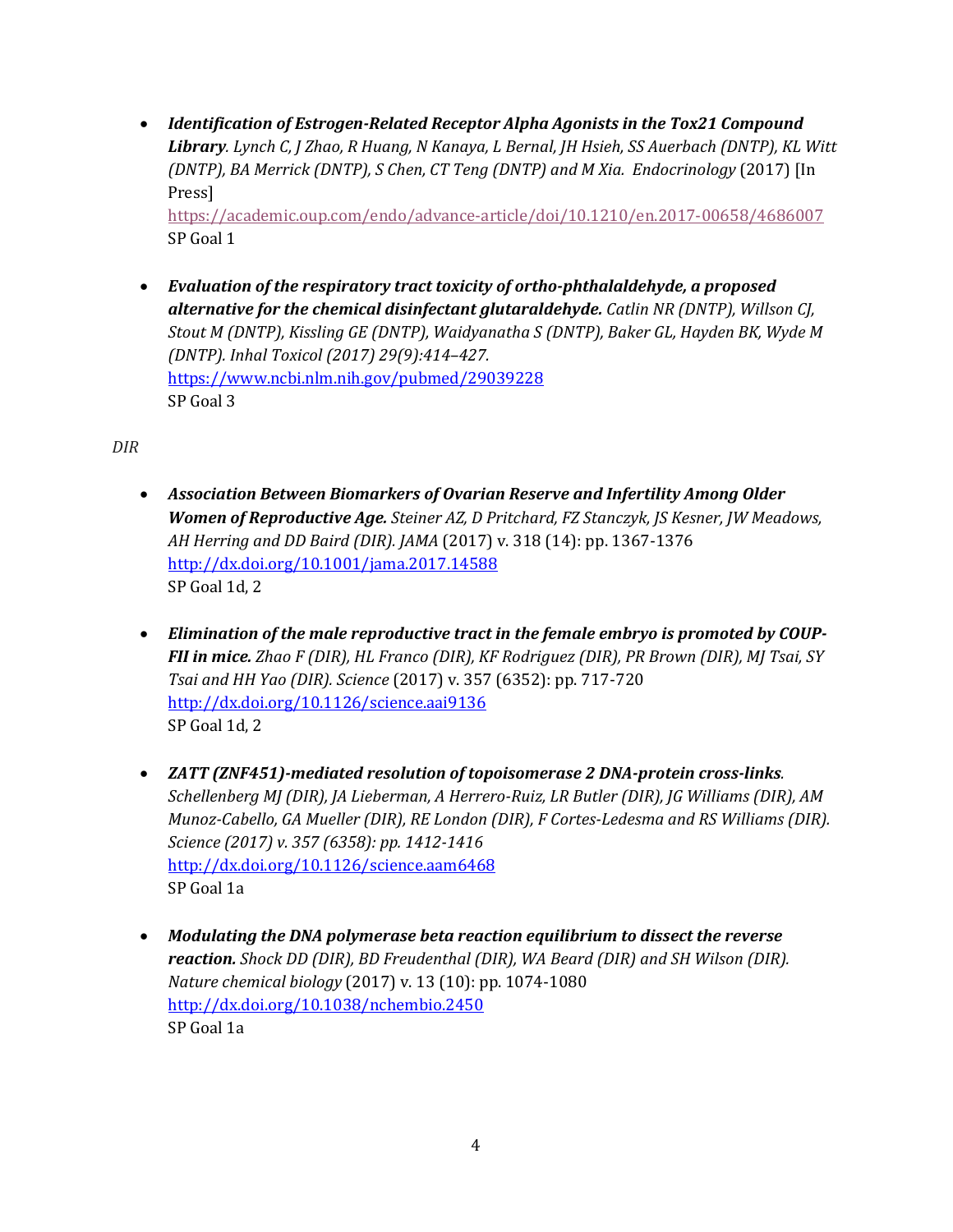- *Intragenic Enhancers Attenuate Host Gene Expression. Cinghu S (DIR), P Yang (DIR), JP Kosak (DIR), AE Conway (DIR), D Kumar (DIR), AJ Oldfield (DIR), K Adelman (DIR) and R Jothi (DIR). Mol Cell* (2017) v. 68 (1): pp. 104-117.e6 <http://www.sciencedirect.com/science/article/pii/S1097276517306585> SP Goal 1b
- *and TLR4 signaling. Shalaby KH (DIR), MR Lyons-Cohen (DIR), GS Whitehead (DIR), SY*  • *Pathogenic Th17 inflammation is sustained in the lungs by conventional dendritic cells Thomas (DIR), I Prinz, H Nakano (DIR) and DN Cook (DIR). J Allergy Clin Immunol (2017)*  <http://dx.doi.org/10.1016/j.jaci.2017.10.023> SP Goal 1, 4
- *Bedroom allergen exposures in US households. Salo PM (DIR), J Wilkerson, KM Rose, RD Cohn, A Calatroni, HE Mitchell, ML Sever, PJ Gergen, PS Thorne and DC Zeldin (DIR). The Journal of allergy and clinical immunology* (2017) [In Press] <http://dx.doi.org/10.1016/j.jaci.2017.08.033> SP Goal 3a
- *GLIS3 is indispensable for TSH/TSHR-dependent thyroid hormone biosynthesis and follicular cell proliferation. Kang HS (DIR), D Kumar (DIR), G Liao (DIR), K Lichti-Kaiser (DIR), K Gerrish (DIR), XH Liao, S Refetoff, R Jothi (DIR) and AM Jetten (DIR). The Journal of clinical investigation* (2017) [ePub] <http://dx.doi.org/10.1172/jci94417> SP Goal 1
- *Time-lapse crystallography snapshots of a double-strand break repair polymerase in action. Jamsen JA (DIR), WA Beard (DIR), LC Pedersen (DIR), DD Shock (DIR), AF Moon (DIR), JM Krahn (DIR), K Bebenek (DIR), TA Kunkel (DIR) and SH Wilson (DIR). Nature communications* (2017) v. 8 (1): 253 <http://dx.doi.org/10.1038/s41467-017-00271-7> SP Goal 1a
- *Moran [DIR], JM Ward [DIR], GP Flake [NTP], H Nakano [DIR] and DN Cook [DIR]. The Journal*  • *TNF is required for TLR ligand-mediated but not protease-mediated allergic airway inflammation. Whitehead GS [DIR], SY Thomas [DIR], KH Shalaby [DIR], K Nakano [DIR], TP of clinical investigation* (2017) v. 127 (9): pp. 3313-3326 <http://dx.doi.org/10.1172/jci90890> SP Goal 1, 4a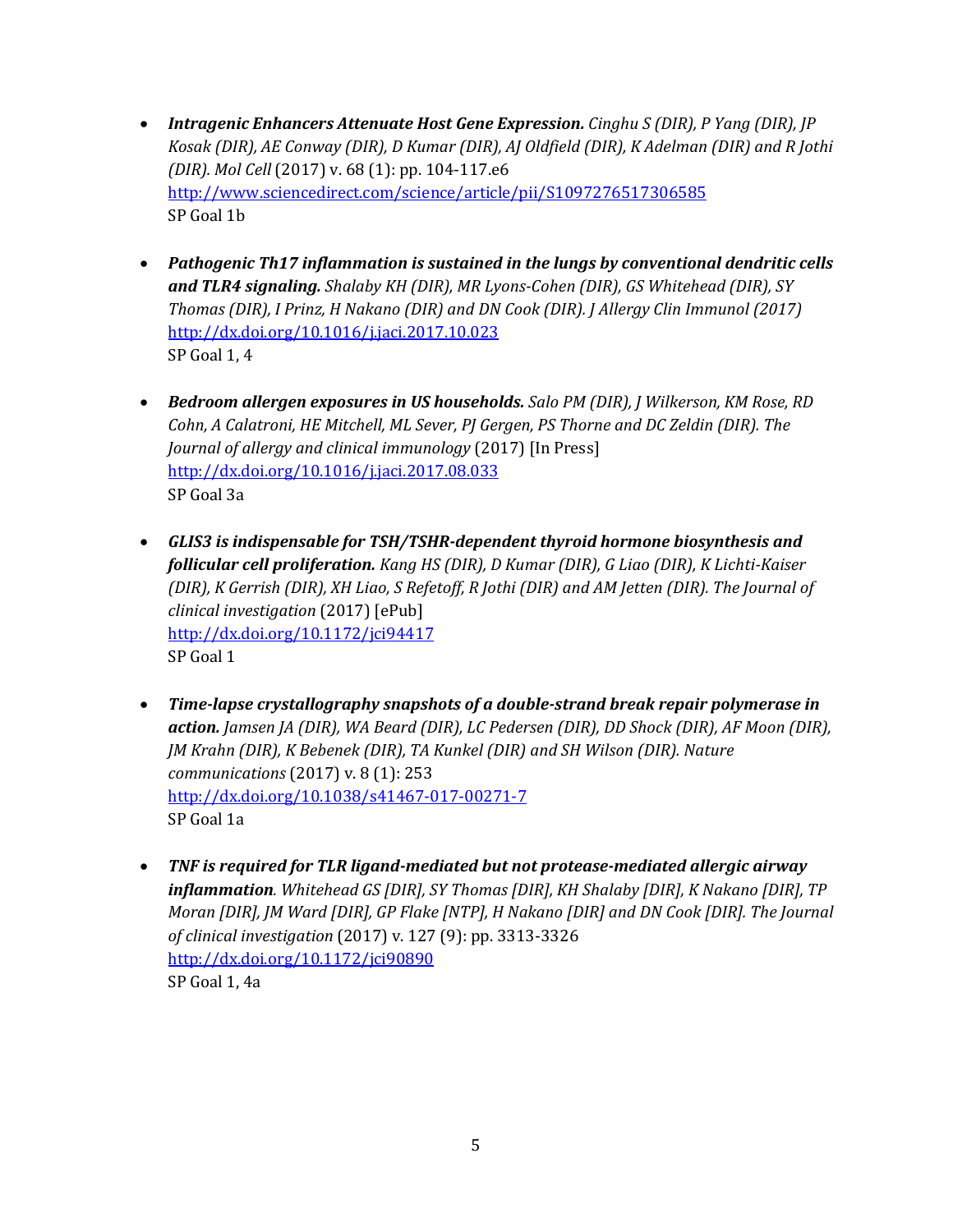- *Structural accommodation of ribonucleotide incorporation by the DNA repair enzyme polymerase Mu. Moon AF (DIR), JM Pryor, DA Ramsden, TA Kunkel (DIR), K Bebenek (DIR) and LC Pedersen (DIR). Nucleic Acids Res* (2017) v. 45 (15): pp. 9138-9148 <http://dx.doi.org/10.1093/nar/gkx527> SP Goal 1
- *Rif1 promotes a repressive chromatin state to safeguard against endogenous retrovirus activation. Li P (DIR), L Wang, BD Bennett (DIR), J Wang (DIR), J Li, Y Qin (DIR), M Takaku (DIR), PA Wade (DIR), J Wong and G Hu (DIR). Nucleic Acids Res* (2017) v. 45 (22): pp. 12723-12738 <http://dx.doi.org/10.1093/nar/gkx884> SP Goal 1b
- *(DIR), K Kadoda, M Tsuda, H Sasanuma, S Takeda, K Tano, WC Copeland (DIR) and SH Wilson*  • *Complementation of aprataxin deficiency by base excision repair enzymes in mitochondrial extracts. Ҫağlayan M (DIR), R Prasad (DIR), R Krasich (DIR), MJ Longley (DIR). Nucleic Acids Res* (2017) v. 45 (17): pp. 10079-10088 <http://dx.doi.org/10.1093/nar/gkx654> SP Goal 1a
- *Methionine metabolism is essential for SIRT1-regulated mouse embryonic stem cell maintenance and embryonic development. Tang S [DIR], Y Fang [DIR], G Huang, X Xu [DIR], E Padilla-Banks [DIR], W Fan [DIR], Q Xu [DIR], SM Sanderson, JF Foley [NTP], S Dowdy [NTP], MW McBurney, DC Fargo [DIR], CJ Williams [DIR], JW Locasale, Z Guan and X Li [DIR]. The EMBO journal* (2017) v. 36 (21): pp. 3175-3193 <http://dx.doi.org/10.15252/embj.201796708> SP Goal 1b, 2a
- 125 (7): 077004 • Serum Vitamin D and Risk of Breast Cancer within Five Years. O'Brien KM (DIR), DP *Sandler (DIR), JA Taylor (DIR) and CR Weinberg (DIR). Environ. Health Perspect.* (2017) v. <http://dx.doi.org/10.1289/ehp943> SP Goal 2
- *Cohn, D King [NTP], JA Hoppin, DP Sandler [DIR], G Travlos [NTP], SJ London [DIR], PS Thorne*  • *House Dust Endotoxin and Peripheral Leukocyte Counts: Results from Two Large Epidemiologic Studies. Fessler MB [DIR], MU Carnes [DIR], PM Salo [DIR], J Wilkerson, RD and DC Zeldin [DIR]. Environmental health perspectives* (2017) v. 125 (5): 057010 <http://dx.doi.org/10.1289/ehp661> SP Goal 1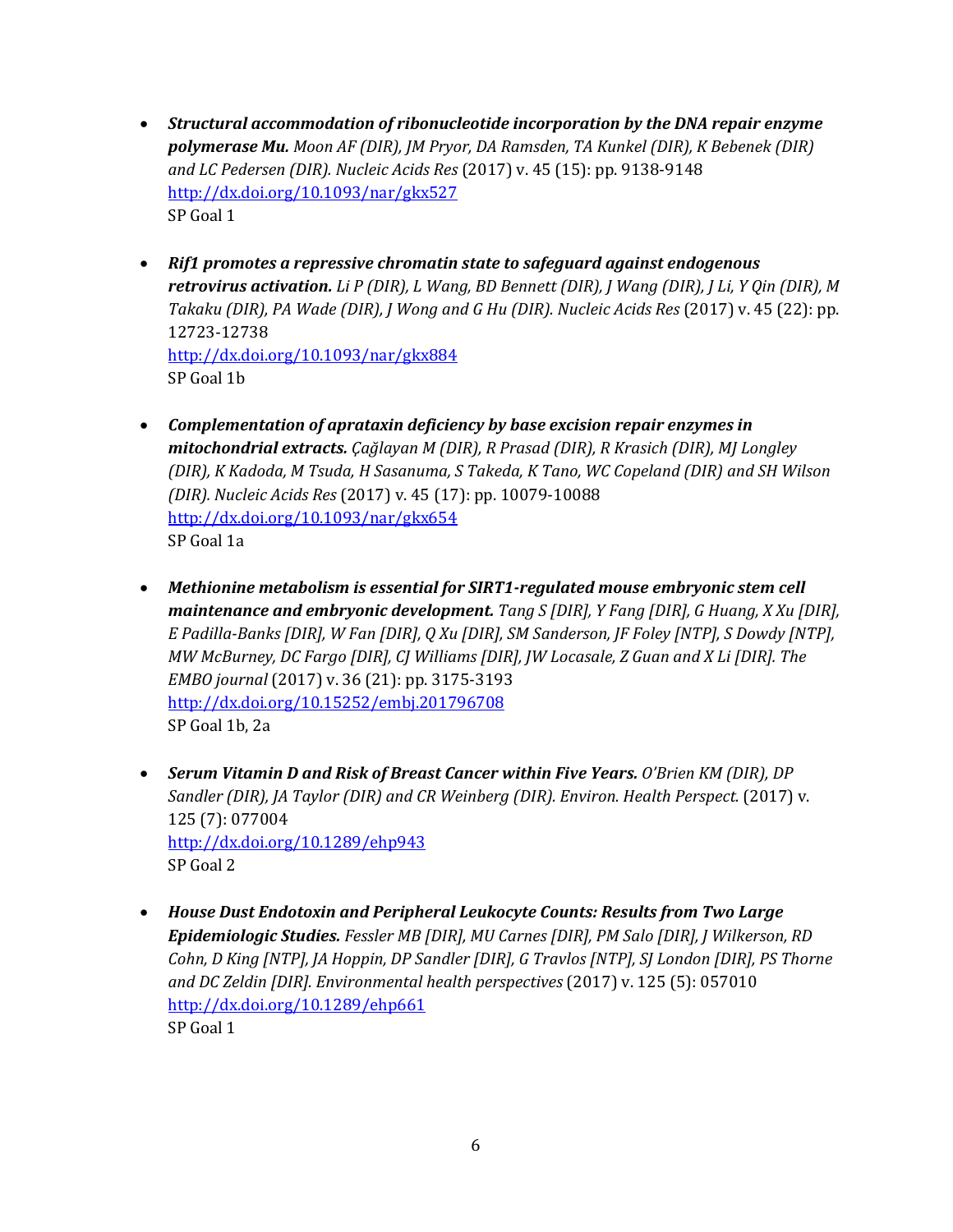- *Sandler (DIR). Environmental health perspectives (2017) v. 125 (9): 097015*<br><u>http://dx.doi.org/10.1289/ehp1677</u> • *Respiratory, Dermal, and Eye Irritation Symptoms Associated with Corexit EC9527A/EC9500A following the Deepwater Horizon Oil Spill: Findings from the GuLF STUDY. McGowan CJ (DIR), RK Kwok (DIR), LS Engel (DIR), MR Stenzel, PA Stewart and DP*  SP Goal 4a
- *Indoor Wood-Burning Stove and Fireplace Use and Breast Cancer in a Prospective Cohort Study. White AJ (DIR) and DP Sandler (DIR). Environ. Health Perspect.* (2017) v. 125 (7): 077011 <http://dx.doi.org/10.1289/ehp827> SP Goal 4
- *hypermetabolic, growth-inhibited phenotype. Gu C (DIR), HN Nguyen (DIR), D Ganini*  • *KO of 5-InsP7 kinase activity transforms the HCT116 colon cancer cell line into a (DIR), Z Chen, HJ Jessen, Z Gu, H Wang (DIR) and SB Shears (DIR). Proc Natl Acad Sci U S A*  (2017) 114 (52): 13786-13791 <http://dx.doi.org/10.1073/pnas.1702370114> SP Goal 1c

*DERT* 

- *Dolinoy. Environ Mol Mutag* (2017) v. 58 (8): pp. 540-550 • *Perinatal Lead (Pb) Exposure Results in Sex and Tissue-Dependent Adult DNA Methylation Alterations in Murine IAP Transposons. Montrose L, C Faulk, J Francis and DC*  <http://dx.doi.org/10.1002/em.22119> SP Goal 1, 2
- *[Q,](https://www.ncbi.nlm.nih.gov/pubmed/?term=Di%20Q%5BAuthor%5D&cauthor=true&cauthor_uid=29279932) [Dai L,](https://www.ncbi.nlm.nih.gov/pubmed/?term=Dai%20L%5BAuthor%5D&cauthor=true&cauthor_uid=29279932) [Wang Y,](https://www.ncbi.nlm.nih.gov/pubmed/?term=Wang%20Y%5BAuthor%5D&cauthor=true&cauthor_uid=29279932) [Zanobetti A,](https://www.ncbi.nlm.nih.gov/pubmed/?term=Zanobetti%20A%5BAuthor%5D&cauthor=true&cauthor_uid=29279932) [Choirat C,](https://www.ncbi.nlm.nih.gov/pubmed/?term=Choirat%20C%5BAuthor%5D&cauthor=true&cauthor_uid=29279932) [Schwartz JD,](https://www.ncbi.nlm.nih.gov/pubmed/?term=Schwartz%20JD%5BAuthor%5D&cauthor=true&cauthor_uid=29279932) [Dominici F.](https://www.ncbi.nlm.nih.gov/pubmed/?term=Dominici%20F%5BAuthor%5D&cauthor=true&cauthor_uid=29279932) [JAMA.](https://www.ncbi.nlm.nih.gov/pubmed/29279932)* 2017 Dec • *Association of Short-term Exposure to Air Pollution with Mortality in Older Adults. [Di](https://www.ncbi.nlm.nih.gov/pubmed/?term=Di%20Q%5BAuthor%5D&cauthor=true&cauthor_uid=29279932)*  26;318(24):2446-2456. doi: 10.1001/jama.2017.17923. <https://www.ncbi.nlm.nih.gov/pubmed/29279932> SP Goal 3, 5
- *arsenic exposure in the USA from 2003 to 2014: an analysis of the National Health and Nutrition Examination Survey (NHANES). [Nigra AE,](https://www.ncbi.nlm.nih.gov/pubmed/?term=Nigra%20AE%5BAuthor%5D&cauthor=true&cauthor_uid=29250608) [Sanchez TR,](https://www.ncbi.nlm.nih.gov/pubmed/?term=Sanchez%20TR%5BAuthor%5D&cauthor=true&cauthor_uid=29250608) [Nachman KE,](https://www.ncbi.nlm.nih.gov/pubmed/?term=Nachman%20KE%5BAuthor%5D&cauthor=true&cauthor_uid=29250608) [Harvey](https://www.ncbi.nlm.nih.gov/pubmed/?term=Harvey%20D%5BAuthor%5D&cauthor=true&cauthor_uid=29250608)  [D,](https://www.ncbi.nlm.nih.gov/pubmed/?term=Harvey%20D%5BAuthor%5D&cauthor=true&cauthor_uid=29250608) [Chillrud SN,](https://www.ncbi.nlm.nih.gov/pubmed/?term=Chillrud%20SN%5BAuthor%5D&cauthor=true&cauthor_uid=29250608) [Graziano JH,](https://www.ncbi.nlm.nih.gov/pubmed/?term=Graziano%20JH%5BAuthor%5D&cauthor=true&cauthor_uid=29250608) [Navas-Acien A](https://www.ncbi.nlm.nih.gov/pubmed/?term=Navas-Acien%20A%5BAuthor%5D&cauthor=true&cauthor_uid=29250608).* [Lancet Public Health.](https://www.ncbi.nlm.nih.gov/pubmed/29250608) 2017 Nov;2(11):e513-e521. • *The effect of the Environmental Protection Agency maximum contaminant level on*  <https://www.ncbi.nlm.nih.gov/pubmed/29250608> SP Goal 3, 5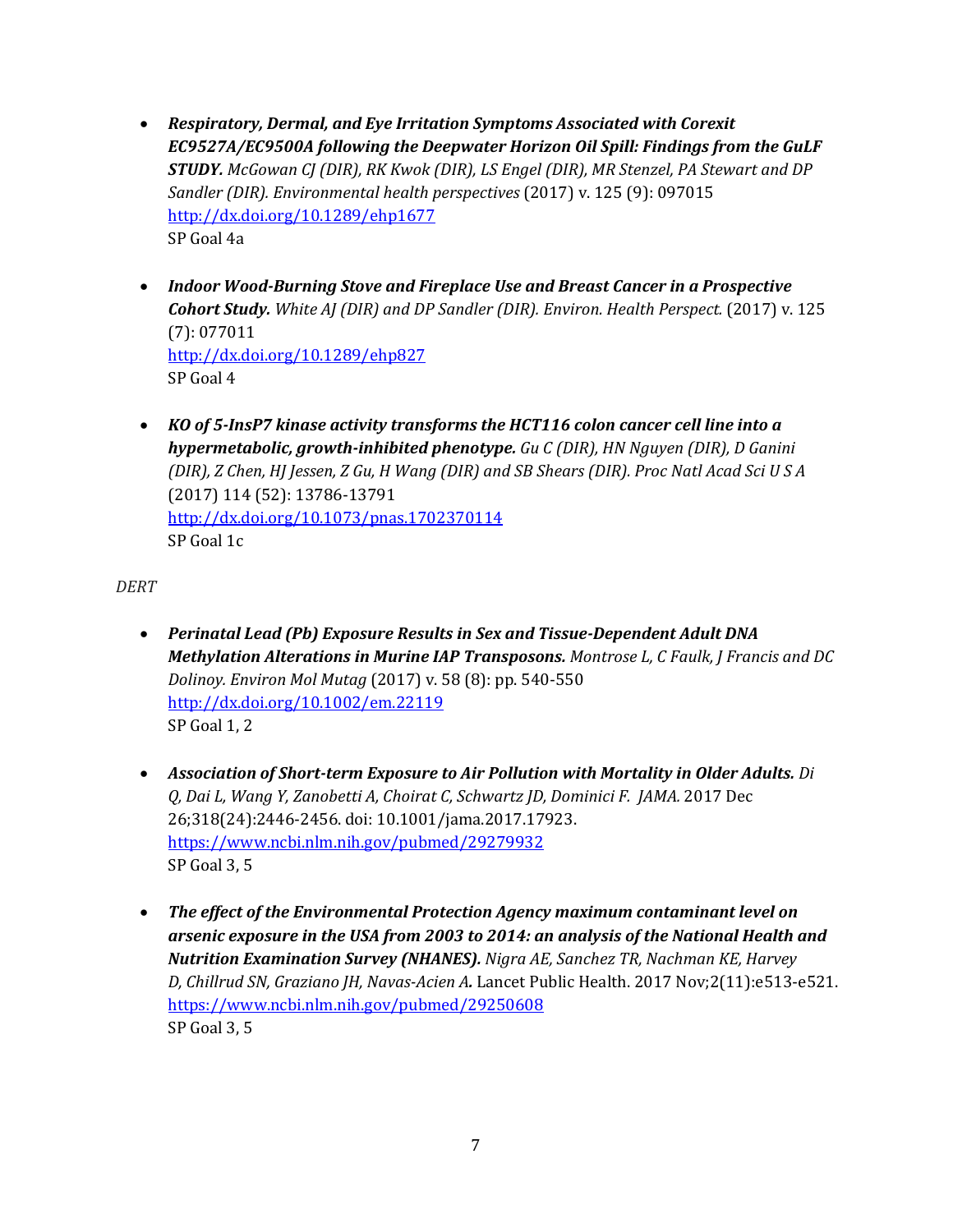- *using dentine microspatial analyses. [Claus Henn B,](https://www.ncbi.nlm.nih.gov/pubmed/?term=Claus%20Henn%20B%5BAuthor%5D&cauthor=true&cauthor_uid=29247915) [Austin C,](https://www.ncbi.nlm.nih.gov/pubmed/?term=Austin%20C%5BAuthor%5D&cauthor=true&cauthor_uid=29247915) [Coull BA,](https://www.ncbi.nlm.nih.gov/pubmed/?term=Coull%20BA%5BAuthor%5D&cauthor=true&cauthor_uid=29247915) [Schnaas L,](https://www.ncbi.nlm.nih.gov/pubmed/?term=Schnaas%20L%5BAuthor%5D&cauthor=true&cauthor_uid=29247915) [Gennings](https://www.ncbi.nlm.nih.gov/pubmed/?term=Gennings%20C%5BAuthor%5D&cauthor=true&cauthor_uid=29247915)  [C,](https://www.ncbi.nlm.nih.gov/pubmed/?term=Gennings%20C%5BAuthor%5D&cauthor=true&cauthor_uid=29247915) [Horton MK,](https://www.ncbi.nlm.nih.gov/pubmed/?term=Horton%20MK%5BAuthor%5D&cauthor=true&cauthor_uid=29247915) [Hernández-Ávila M,](https://www.ncbi.nlm.nih.gov/pubmed/?term=Hern%C3%A1ndez-%C3%81vila%20M%5BAuthor%5D&cauthor=true&cauthor_uid=29247915) [Hu H,](https://www.ncbi.nlm.nih.gov/pubmed/?term=Hu%20H%5BAuthor%5D&cauthor=true&cauthor_uid=29247915) [Téllez-Rojo MM,](https://www.ncbi.nlm.nih.gov/pubmed/?term=T%C3%A9llez-Rojo%20MM%5BAuthor%5D&cauthor=true&cauthor_uid=29247915) [Wright RO,](https://www.ncbi.nlm.nih.gov/pubmed/?term=Wright%20RO%5BAuthor%5D&cauthor=true&cauthor_uid=29247915) [Arora M.](https://www.ncbi.nlm.nih.gov/pubmed/?term=Arora%20M%5BAuthor%5D&cauthor=true&cauthor_uid=29247915) [Environ](https://www.ncbi.nlm.nih.gov/pubmed/29247915)*  • *Uncovering neurodevelopmental windows of susceptibility to manganese exposure [Res.](https://www.ncbi.nlm.nih.gov/pubmed/29247915)* 2018 Feb;161:588-598. <https://www.ncbi.nlm.nih.gov/pubmed/29247915> SP Goal 2, 3
- *fertilization. [Carignan CC,](https://www.ncbi.nlm.nih.gov/pubmed/?term=Carignan%20CC%5BAuthor%5D&cauthor=true&cauthor_uid=29241080) [Mínguez-Alarcón L,](https://www.ncbi.nlm.nih.gov/pubmed/?term=M%C3%ADnguez-Alarc%C3%B3n%20L%5BAuthor%5D&cauthor=true&cauthor_uid=29241080) [Williams PL,](https://www.ncbi.nlm.nih.gov/pubmed/?term=Williams%20PL%5BAuthor%5D&cauthor=true&cauthor_uid=29241080) [Meeker JD,](https://www.ncbi.nlm.nih.gov/pubmed/?term=Meeker%20JD%5BAuthor%5D&cauthor=true&cauthor_uid=29241080) [Stapleton HM,](https://www.ncbi.nlm.nih.gov/pubmed/?term=Stapleton%20HM%5BAuthor%5D&cauthor=true&cauthor_uid=29241080) [Butt](https://www.ncbi.nlm.nih.gov/pubmed/?term=Butt%20CM%5BAuthor%5D&cauthor=true&cauthor_uid=29241080)  [CM,](https://www.ncbi.nlm.nih.gov/pubmed/?term=Butt%20CM%5BAuthor%5D&cauthor=true&cauthor_uid=29241080) [Toth TL,](https://www.ncbi.nlm.nih.gov/pubmed/?term=Toth%20TL%5BAuthor%5D&cauthor=true&cauthor_uid=29241080) [Ford JB,](https://www.ncbi.nlm.nih.gov/pubmed/?term=Ford%20JB%5BAuthor%5D&cauthor=true&cauthor_uid=29241080) [Hauser R;](https://www.ncbi.nlm.nih.gov/pubmed/?term=Hauser%20R%5BAuthor%5D&cauthor=true&cauthor_uid=29241080) [EARTH Study Team.](https://www.ncbi.nlm.nih.gov/pubmed/?term=EARTH%20Study%20Team%5BCorporate%20Author%5D) [Environ Int.](https://www.ncbi.nlm.nih.gov/pubmed/29241080)* 2017 Dec 11;111:232-238. • *Paternal urinary concentrations of organophosphate flame retardant metabolites, fertility measures, and pregnancy outcomes among couples undergoing in vitro*  <https://www.ncbi.nlm.nih.gov/pubmed/29241080> SP Goal 3
- *Exposure to Magnetic Field Non-Ionizing Radiation and the Risk of Miscarriage: A Prospective Cohort Study. [Li DK,](https://www.ncbi.nlm.nih.gov/pubmed/?term=Li%20DK%5BAuthor%5D&cauthor=true&cauthor_uid=29235463) [Chen H,](https://www.ncbi.nlm.nih.gov/pubmed/?term=Chen%20H%5BAuthor%5D&cauthor=true&cauthor_uid=29235463) [Ferber JR,](https://www.ncbi.nlm.nih.gov/pubmed/?term=Ferber%20JR%5BAuthor%5D&cauthor=true&cauthor_uid=29235463) [Odouli R,](https://www.ncbi.nlm.nih.gov/pubmed/?term=Odouli%20R%5BAuthor%5D&cauthor=true&cauthor_uid=29235463) [Quesenberry C.](https://www.ncbi.nlm.nih.gov/pubmed/?term=Quesenberry%20C%5BAuthor%5D&cauthor=true&cauthor_uid=29235463) [Sci Rep.](https://www.ncbi.nlm.nih.gov/pubmed/29235463)* 2017 Dec 13;7(1):17541. <https://www.ncbi.nlm.nih.gov/pubmed/29235463> SP Goal 3, 5
- *a cohort study. [Liu J,](https://www.ncbi.nlm.nih.gov/pubmed/?term=Liu%20J%5BAuthor%5D&cauthor=true&cauthor_uid=29269884) [Cui Y,](https://www.ncbi.nlm.nih.gov/pubmed/?term=Cui%20Y%5BAuthor%5D&cauthor=true&cauthor_uid=29269884) [Li L,](https://www.ncbi.nlm.nih.gov/pubmed/?term=Li%20L%5BAuthor%5D&cauthor=true&cauthor_uid=29269884) [Wu L,](https://www.ncbi.nlm.nih.gov/pubmed/?term=Wu%20L%5BAuthor%5D&cauthor=true&cauthor_uid=29269884) [Hanlon A,](https://www.ncbi.nlm.nih.gov/pubmed/?term=Hanlon%20A%5BAuthor%5D&cauthor=true&cauthor_uid=29269884) [Pinto-Martin J,](https://www.ncbi.nlm.nih.gov/pubmed/?term=Pinto-Martin%20J%5BAuthor%5D&cauthor=true&cauthor_uid=29269884) [Raine A,](https://www.ncbi.nlm.nih.gov/pubmed/?term=Raine%20A%5BAuthor%5D&cauthor=true&cauthor_uid=29269884) [Hibbeln JR.](https://www.ncbi.nlm.nih.gov/pubmed/?term=Hibbeln%20JR%5BAuthor%5D&cauthor=true&cauthor_uid=29269884) [Sci](https://www.ncbi.nlm.nih.gov/pubmed/29269884)*  • *The mediating role of sleep in the fish consumption - cognitive functioning relationship: [Rep.](https://www.ncbi.nlm.nih.gov/pubmed/29269884)* 2017 Dec 21;7(1):17961. <https://www.ncbi.nlm.nih.gov/pubmed/29269884> SP Goal 2, 3
- *analysis of data from two independent studies. [Prada D, Zhong J, Colicino E, Zanobetti A,](http://www.sciencedirect.com/science/article/pii/S2542519617301365)  [Schwartz J, Dagincourt N, Fang SC, Kloog I, Zmuda JM, Holick M, Herrera LA, Hou L, Dominici](http://www.sciencedirect.com/science/article/pii/S2542519617301365)  [F, Bartali B, Baccarelli AA.](http://www.sciencedirect.com/science/article/pii/S2542519617301365) 2017. Lancet Planet Health* 1(8):e337−e347. • *Association of air particulate pollution with bone loss over time and bone fracture risk:*  <http://www.sciencedirect.com/science/article/pii/S2542519617301365> SP Goal 3, 6
- *childhood. [Cassidy-Bushrow AE, Sitarik AR, Havstad S, Park SK, Bielak LF, Austin C, Johnson](https://www.ncbi.nlm.nih.gov/pubmed/28886415)  [CC, Arora M.](https://www.ncbi.nlm.nih.gov/pubmed/28886415) 2017. Environ Int* 108:221–227. • *Burden of higher lead exposure in African-Americans starts in utero and persists into*  <https://www.ncbi.nlm.nih.gov/pubmed/28886415> SP Goal 2, 3, 6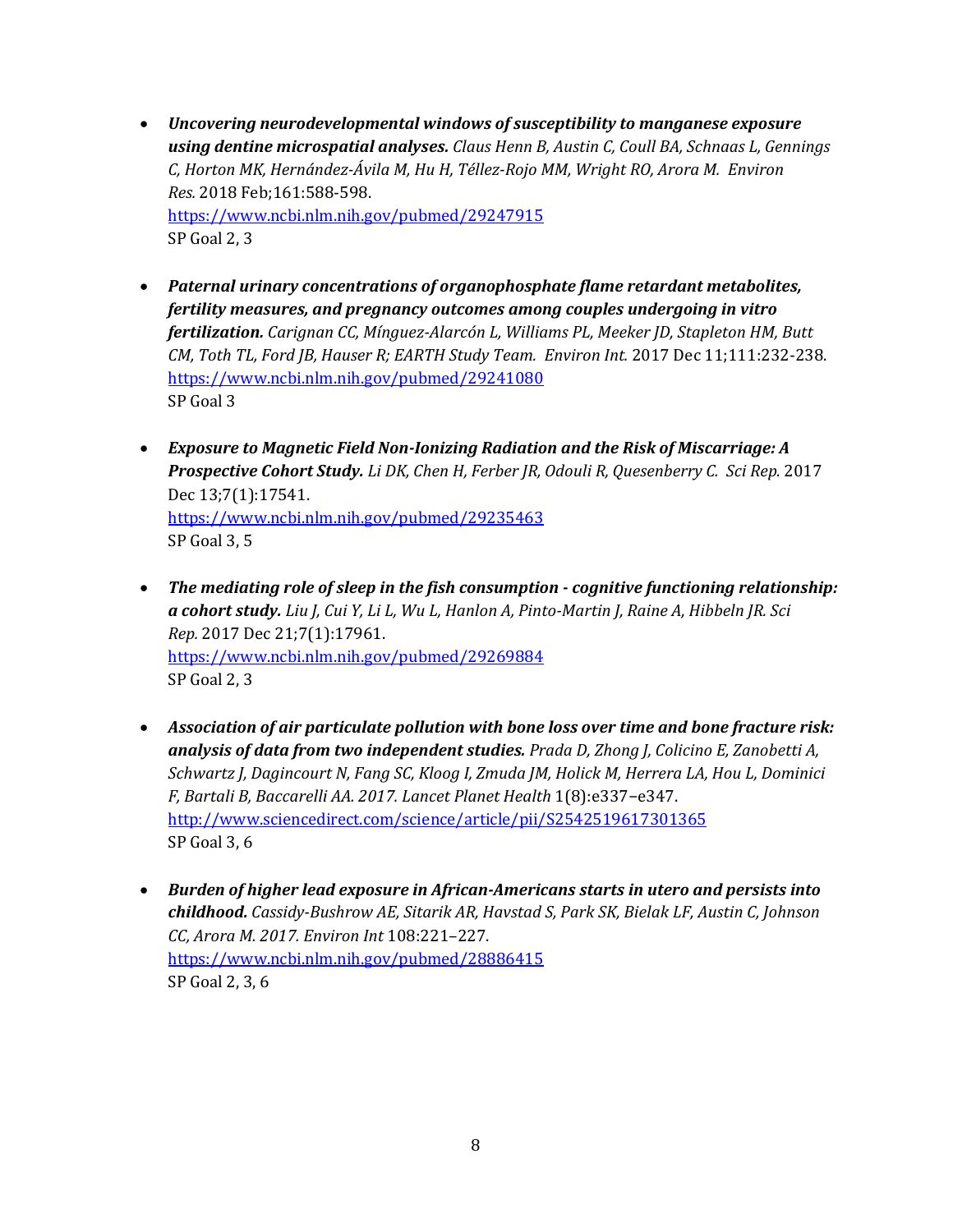• Inflammation-induced IgA plus cells dismantle anti-liver cancer immunity. Shalapour S,  *[Lin XJ, Bastian IN, Brain J, Burt AD, Aksenov AA, Vrbanac AF, Li W, Perkins A, Matsutani T,](https://www.ncbi.nlm.nih.gov/pubmed/29144460)  [Zhong Z, Dhar D, Navas-Molina JA, Xu J, Loomba R, Downes M, Yu RT, Evans RM, Dorrestein PC,](https://www.ncbi.nlm.nih.gov/pubmed/29144460)  [Knight R, Benner C, Anstee QM, Karin M.](https://www.ncbi.nlm.nih.gov/pubmed/29144460) 2017. Nature* 551(7680):340–345. <https://www.ncbi.nlm.nih.gov/pubmed/29144460> SP Goal 1

# **NIEHS News and Highlights**

# *Staff Updates*

# **NIEHS**

• **Deputy Scientific Director** – Paul Doetsch, Ph.D.

# **NTP:**

- • **Scientific Director of the Division of the NTP**  Brian Berridge, D.V.M., Ph.D., D.A.C.V.P.
- **NTP Senior Specialist** John Bucher, Ph.D. (former Scientific Director)
- **Acting Branch Chief of the NTP Toxicology Branch**  Nigel Walker, Ph.D.

# **Office of Management**

- following the retirement on January 3, 2018, of Laurie Johnson (31-year career at • **Acting Deputy Executive Officer –** Mitch Williams was named to this position NIEHS)
- **Financial Management Branch Chief** Scott Redman**,** NIEHS Budget Officer
- **Acting Operations and Security Branch Chief**  Don Jackowski

# *Facilities*

- NIEHS held the Grand Opening & Ribbon Cutting Ceremony for our **Net Zero Energy Warehouse** on December 11, 2017. Known as a net-zero energy building because of its ability to produce at least as much energy as it uses, the facility is the only one of its kind in the U.S. Department of Health and Human Services (HHS). Special guests included:
	- o David Price, U.S. Representative from N.C., 4th District,
	- o Michael Regan, Secretary, N.C. Department of Environmental Quality,
	- o Steve Schewel, Mayor, City of Durham,
	- o Scott Levitan, President and CEO, Research Triangle Foundation
	- o Dan Cushing, Senior Architect, NIH Office of Research Services
- NIEHS has launched the **Environmental Health and Safety Assistant**, a comprehensive database for managing worker training, hazardous material permits, material inventories, safety equipment, room hazard placards, and worker exposures. The system is PI centric and designed to ease the administrative burden to both the researcher and HSB staff, as well as save time and reduce environmental impacts while allowing the management of sophisticated and varied research with potentially hazardous substances.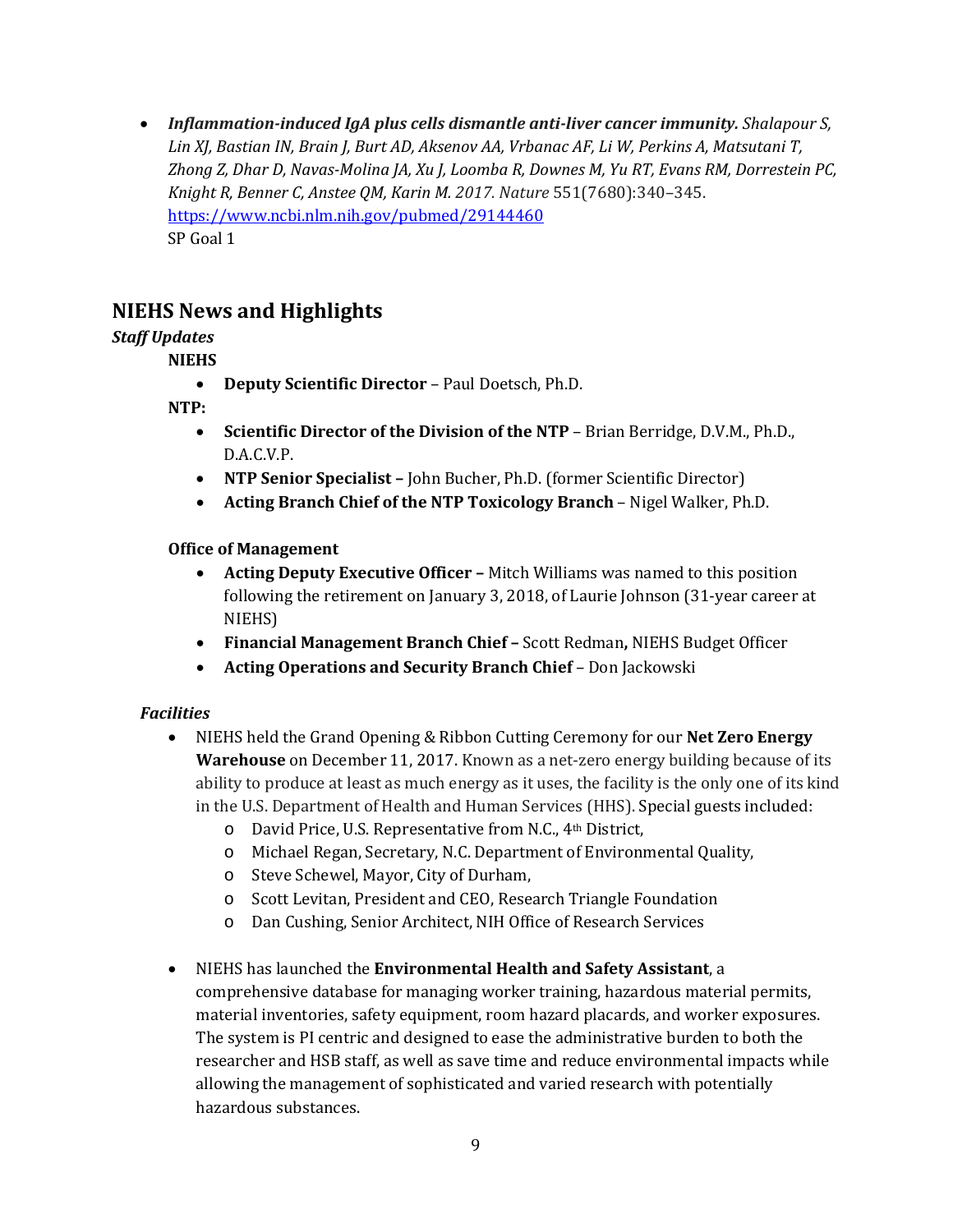• NIEHS has become a **"Fragrance Free"** workplace to provide for the health and comfort of employees with sensitivities.

#### *Strategic Planning and Government Reform*

### **ReImagine HHS**

On April 12, the Office of Management and Budget (OMB) released a memo directing federal agencies to develop plans to submit to a "Comprehensive Plan for Reforming the Federal Government and Reducing the Federal Civilian Workforce." On June 30, HHS Director Tom Price submitted to OMB "ReImagine HHS," a draft of a plan to optimize how the Department operates. On the same day, he also submitted a draft 5-year HHS Strategic Plan. Price has stated he sees the two plans as being complementary.

ReImagine HHS is being led by a steering committee of members including the HHS Assistant Secretary for Planning and Evaluation, Assistant Secretary for Preparedness and Response and Assistant Secretary for Administration. The bulk of the work is being done by five working groups, each focused on a crucial HHS mission: the healthcare delivery system, the public health system, economic and social well-being, scientific advancement and management and stewardship. The process focuses on six "strategic shifts" and 10 initiatives within them:

### **Leveraging the Power of Data**

### [1.Get Better Insights from Better Data](https://intranet.hhs.gov/reimagine/initiative/get-better-insights-from-better-data.html)

Establish enterprise-wide data governance to generate efficiencies and improve analytical capabilities.

#### **Restoring Market Forces**

#### 2. [Accelerate Clinical Innovation](https://intranet.hhs.gov/reimagine/initiative/accelerate-clinical-innovation.html)

Focus on "bench to bedside," streamline coordination of scientific and clinical innovation to accelerate market access.

3. [Bringing Common Sense to Food Regulation](https://intranet.hhs.gov/reimagine/initiative/bringing-common-sense-to-food-regulation.html) 

Address overlapping and burdensome food regulations.

### **Putting People at the Center of HHS Programs**

#### 4. [Aim for Independence](https://intranet.hhs.gov/reimagine/initiative/aim-for-independence.html)

Integrate human services and self-sufficiency programs to better support Americans in reaching their full potential.

#### **Making HHS More Innovative and Responsive**

#### 5. [Optimize NIH](https://intranet.hhs.gov/reimagine/initiative/optimize-nih.html)

Determine how to best modernize and organize NIH.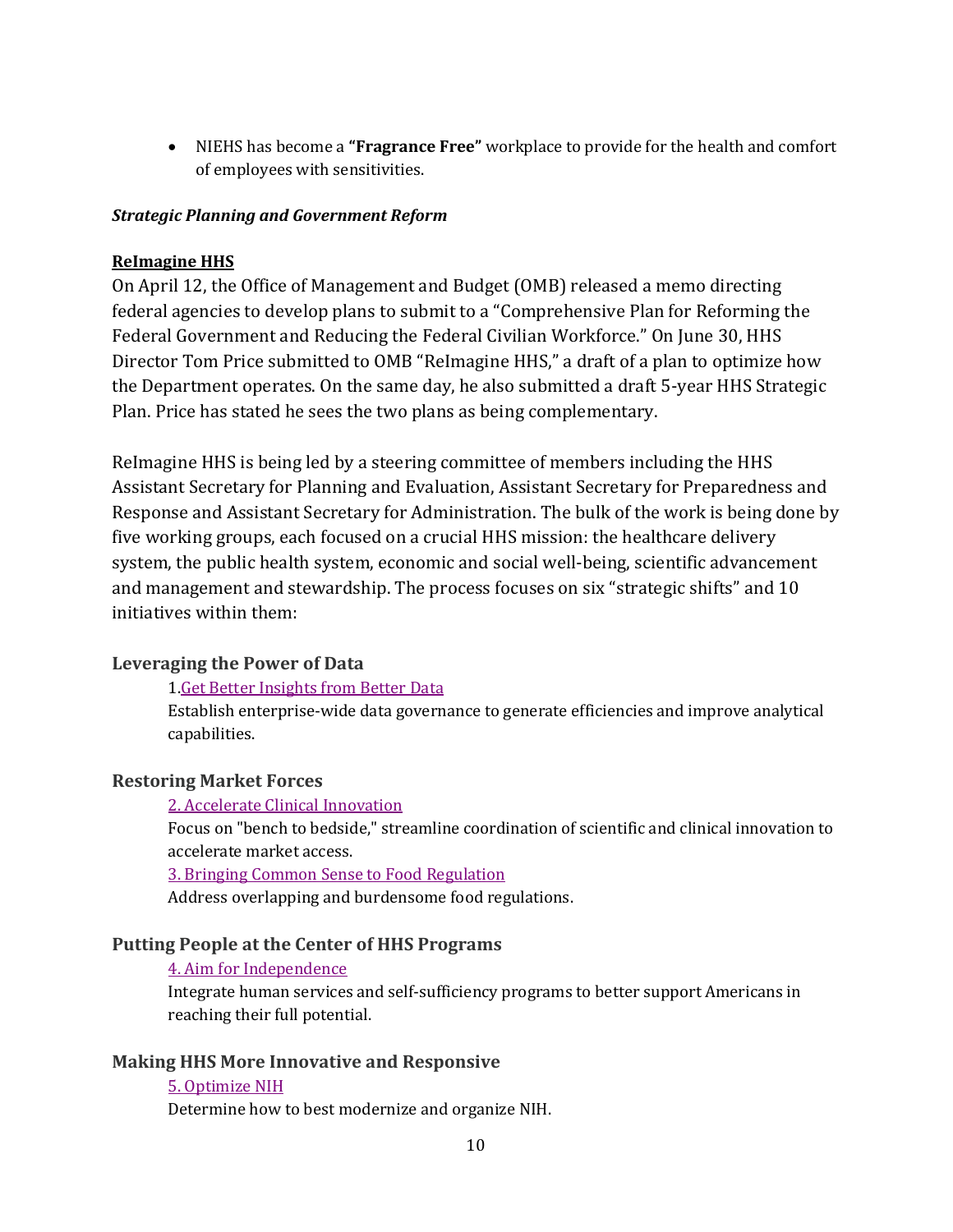6. [Optimize Regional Performance](https://intranet.hhs.gov/reimagine/initiative/optimize-regional-performance.html) 

Review the Regional Office structure to best support the mission of the Department. 7. [Optimize Coordination Across HHS](https://intranet.hhs.gov/reimagine/initiative/optimize-coordination-across-hhs.html) 

Streamline overlapping Office of the Secretary and Operating Division functions.

## **Generating Efficiencies through Streamlined Processes**

#### 8. [Reinvent Grants Management](https://intranet.hhs.gov/reimagine/initiative/reinvent-grants-management.html)

Re-engineer grants management process to eliminate duplication and waste, and reduce burden on grant applicants/recipients.

9. [Buy Smarter](https://intranet.hhs.gov/reimagine/initiative/buy-smarter.html)

Enhance acquisitions process to generate purchasing efficiencies and cost savings.

# **Moving to a 21st Century Workforce**

### [10. Maximize Talent](https://intranet.hhs.gov/reimagine/initiative/maximize-talent.html)

Modernize recruiting, hiring, retention, and performance systems to attract and sustain a high-functioning HHS workforce.

To provide feedback: ReimagineHHS@hhs.gov

### **Optimize NIH**

 As an Operating Division of HHS, NIH has launched *Optimize NIH* [\(www.nih.gov/optimize-nih\)](http://www.nih.gov/optimize-nih) to improve organizational effectiveness and performance in support of the NIH mission. Headed by Shorback, this initiative seeks to increase efficiency and effectiveness of administrative functions NIH leadership, including NIH Principal Deputy Director Larry Tabak and Team Lead Janet within NIH; improve NIH operations, business processes, and coordination; and maximize employee feedback in this process. NIH will initially focus on optimizing three administrative areas that recently underwent some measure of centralization.

- Committee Management Claire Harris (Acting Lead)
- Ethics Holli Beckerman-Jaffe (Deputy Ethics Counselor)
- Freedom of Information Act Gorka Garcia-Malene (FOIA Director)

 three functional areas in 2018. NIH will approach the optimization effort in a data-driven, scientific manner. Representatives from each of these functional areas will help identify operating procedures and processes that can be improved. After a detailed process of review and input, NIH expects to implement changes to these

To provide feedback: OptimizeNIH@od.nih.gov

# **NIEHS Strategic Plan**

 Input received in response to the NIEHS *Insights & Trends* survey has been analyzed, NIEHS Leadership has determined the framework for the new plan, and a draft will be posted online for public comment in mid-February 2018. This draft will be discussed at the February NAEHS Council meeting. Following consideration of the public comment, the plan will be finalized by late May. The final plan will be presented to Council at the meeting in early June. Graphic and web design for the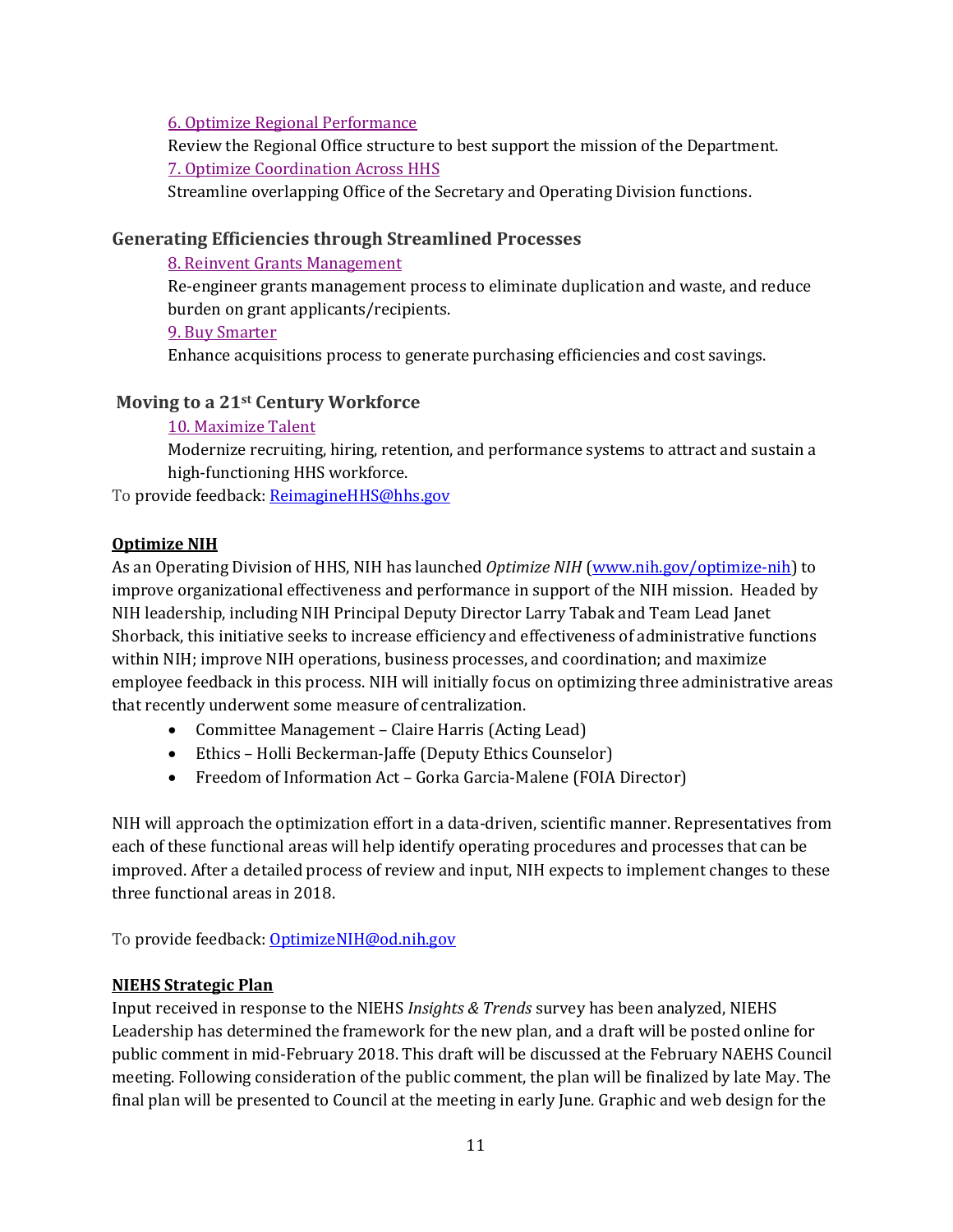new plan will take place over the summer, with a final plan launch anticipated for September 2018.

#### *Hurricane/Disaster Response*

NIEHS has coordinated closely with HHS Assistant Secretary for Preparedness and Response and other partners to respond to these recent disasters.

- • Efforts continue by the NIEHS Worker Training Program (WTP) and Disaster Research domestic, and other migrant workers as second responders to climate change disasters, Response (DR2) Program to facilitate clean**-**up worker training in TX, FL, PR, USVI, and CA. Workers who have gone through "train-the-trainers" under NIEHS grantees continue to do community outreach among day laborers and displaced workers. Local community partners in Texas, led by the organization Fe Y Justicia, held a public forum on December 14, 2017 in Houston to highlight the role of day laborers, construction, and to build a more grounded understanding of what support second responders need as they rebuild their cities and homes, as well as what support is already available, and what is missing.
- WTP staff headed to Puerto Rick in late January to facilitate worker training efforts there and to coordinate with other federal agencies under HHS leads in the Joint Field Office.
- exposure assessments, and health evaluations in Texas. • NIEHS centers and grantees are continuing to collaborate on a range of environmental health related data collection and research projects, including environmental sampling,
- • NIEHS has held multiple calls with environmental health researchers and other stakeholders to discuss ongoing and planned research efforts in Texas to understand environmental exposures and human health impacts associated with Hurricane Harvey including data collection and research projects, environmental sampling, exposure assessments, and health evaluations. A number of academic centers are working together, along with other agencies and partners, to perform studies and develop new proposals for research.
- exposures and health outcomes as a consequence of the recent hurricanes of 2017: • NIEHS released a notice for acceptance of time-sensitive research applications related to *Notice Announcing Use of RFA-ES-16-005 "Mechanism for Time-Sensitive Research Opportunities in Environmental Health Sciences (R21)" for Hurricane Response Research.*  Under this RFA, the last time-sensitive applications focusing on recent hurricanes were accepted on December 1, 2017 and are under review.

### *Surge Capacity Force*

 • This was the first time in the history of the Department of Homeland Security (DHS) were required for two category 4 or higher hurricanes at the same time. To meet the Surge Capacity Force. Out of many NIH volunteers only two, James Williams and Julie Federal Emergency Management Agency (FEMA) that response and recovery activities challenge, FEMA requested assistance from other Federal employees to be part of their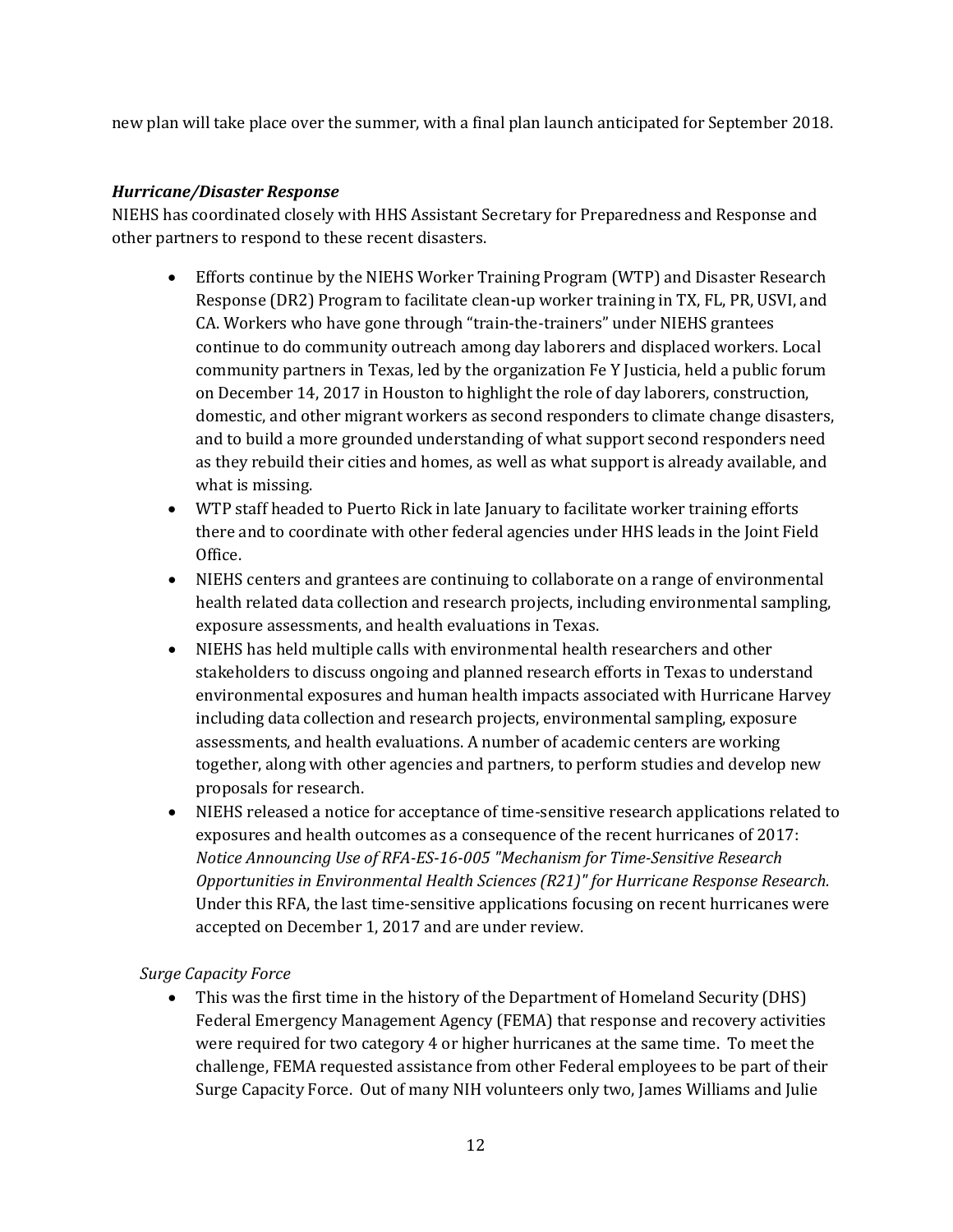Nixon, both NIEHS employees, were chosen. Williams and Nixon made sure registrants understood how to apply for FEMA assistance and referred registrants to community needed. service organizations, Small Business Administration, IRS, USDA, and the Red Cross, as

- elderly, were well cared for. His efforts included making sure medications were • CDR Mark Miller, NIEHS Chief of Staff, ran medical operations units in three different Florida locations, ensuring that displaced persons with medical needs, primarily the properly dispensed and patients received vital Dialysis treatments.
- team to Puerto Rico to support response efforts in the wake of Hurricane Maria. He drinking water systems on the island. His mission operational period was 14-plus hours a day. He worked in and around areas where the critical infrastructure was • CDR John McLamb, Environmental Health Officer, was part of an Applied Public Health conducted environmental health and safety assessments in hospitals and evaluated heavily damaged, including areas where it was common that four out of five utility poles were knocked out.

#### *GenX in North Carolina*

 generation perfluoroalkyl substance was detected in the Cape Fear River and Wilmington, NC's plant, and exposure has been reduced, but the community is concerned about the health impacts. The Chemours Chemical plant began discharging GenX as a byproduct in 1980. GenX, a nextfinished drinking water in 2017. Efforts were made to prevent GenX discharge from the chemical NIEHS has provided grant funding to the North Carolina State University Center for Human Health and the Environment to study the health effects of GenX exposure in humans, as well as factors that influence GenX concentration.

# **Meetings and Events**

*Past* 

- • On September 15, NIEHS held its second annual **Global Environmental Health Day**. In order to foster a greater connection among NIEHS and other global health organizations and initiatives located throughout Research Triangle Park, the agenda included significant time for audience questions and discussion. The keynote address was given by Sujata Saunik, former secretary for the Department of Health and Family Welfare for the state of Maharashtra, India, which includes Mumbai and extensive rural areas. The program also included panel discussions on community-engaged research and citizen science, as well as a poster session featuring "Voices from the Field." **SP Goals 5, 6, 8, 9**
- NIEHS and NTP scientists served as speakers and committee members for the **8th Annual RTP Rodent Pathology Course: Current Topics in Rodent Pathology** held in Raleigh, NC on September 17-19. This state-of-the-art biennial course focused on the reproducibility of animal research studies, developmental pathology and embryology, microbiota, humanized mouse models, and various techniques. It is designed to provide useful information on current issues and techniques in rodent pathology to research and diagnostic pathologists, pathologists-in-training and interested members of the research community. **SP Goals 1, 2**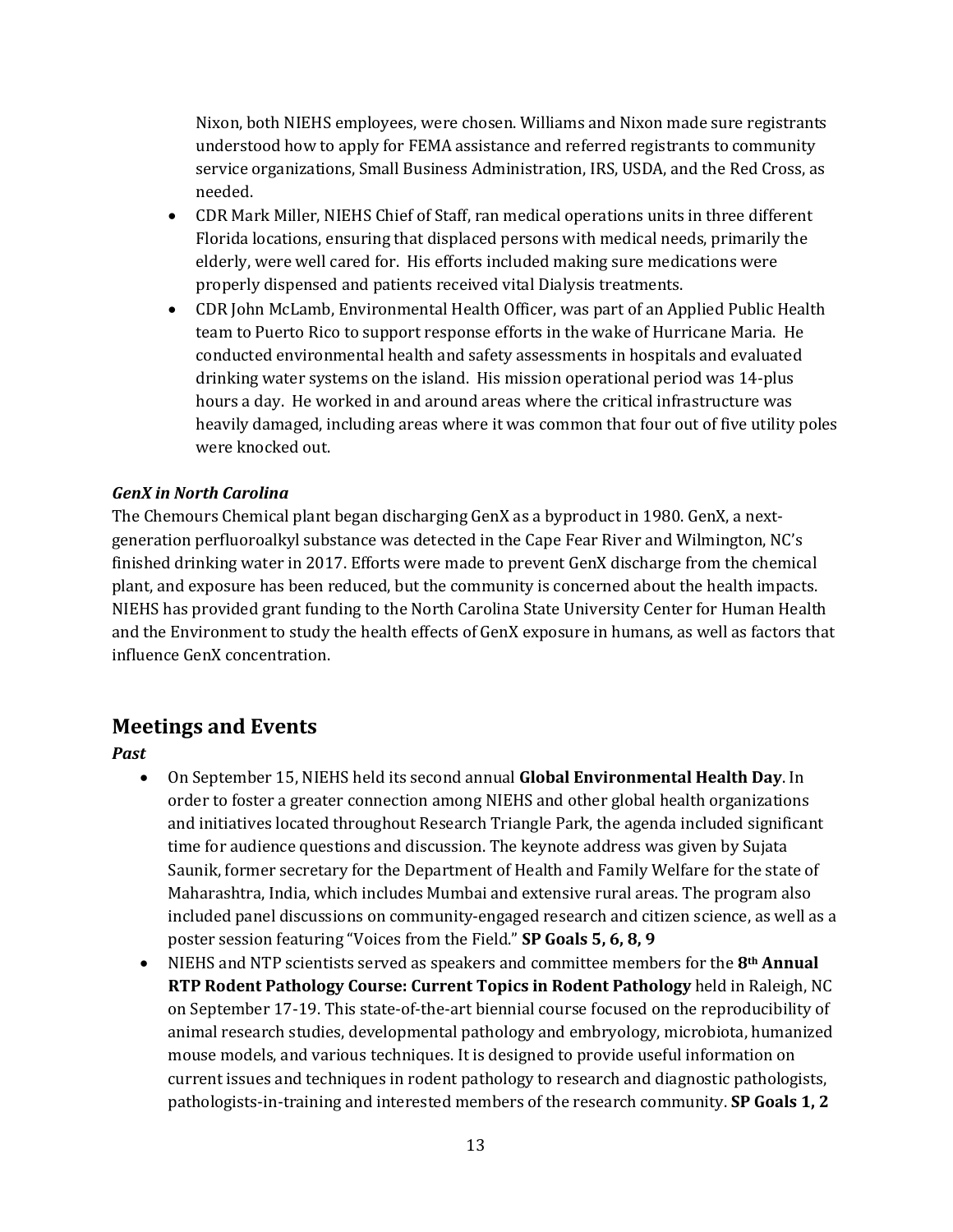- September 18-20. The annual workshops were held back to back because of their common focus on community engagement. The workshop highlighted successful approaches to • The **Engaging Diverse Partners: Strategies to Address Environmental Public Health: A Joint NIEHS meeting of the Partnerships for Environmental Public Health (PEPH) network and Disaster Research Response (DR2) program** was held at NIEHS on engaging diverse partners and effective partnerships in the aftermath of disasters. **SP Goals 5, 6, 11**
- non-profit organizations. The meeting focused on acute systemic toxicity and updates on efforts to modernize regulatory toxicology. The program also included panel discussions  implementing methods which reduce and replace vertebrate animal testing. **SP Goals 1, 2,**  • The **6th Annual American Society for Cellular and Computational Toxicology Meeting**  was held in College Park, MD on September 21-22 to coincide with the Science Advisory Committee for Alternative Toxicological Methods (SACATM) in an effort to increase the cooperation and dialog between toxicologists from government, industry, academic, and providing feedback on the EPA's development of a strategic plan for developing and **7**
- Sydney, Australia on September 24-28. ISEE17 specifically addressed healthy places and healthy people connections in the Asia-Pacific region. NIEHS was an event co-sponsor. • "Health places, healthy people – where are the connections?" was the theme of the **29th Annual Conference of the International Society for Environmental Epidemiology** in NIEHS and NTP scientists contributed to oral presentations. NIEHS epidemiologist Kelly Ferguson, Ph.D., presented a talk titled "Environmental phenol associations with repeated fetal growth measures exhibit sex differences." **SP Goals 2, 4, 5, 6**
- Economic, and Political Impact," was held at North Carolina State University. Speakers • NIEHS and National Toxicology Program Director Linda Birnbaum, Ph.D., spoke Sept. 28 at the fourth annual **Triangle Global Health Consortium 2017 Annual Conference** in Raleigh, NC. The conference, titled "Making a Difference: Global Health and Its Social, addressed ways the global health community is working to change lives in North Carolina and around the world. Birnbaum spoke on the economic impact of global health research. NIEHS is the first federal member of TGHC. **SP Goals 5, 8, 9, 10**
- **Behind Fertility** meeting held at NIEHS on October 13. Humphrey Yao, Ph.D., head of the Ph.D., co-founder of the Campion Fund, to host the meeting. The symposium covered the environmental exposures. Two keynote speakers, eight talks, and a poster session • NIEHS and the Campion Fund sponsored the **Advances in Andrology: The Basic Science**  NIEHS Reproductive Developmental Biology Group, partnered with Phyllis Leppert, M.D., medical aspects of fertility, basic science of different cell types, and the role of presented attendees with the latest research on these varied topics. **SP Goals 1, 2, 3**
- David Balshaw, Ph.D., chief of the NIEHS Exposure, Response, and Technology Branch, cochaired the **International Society of Exposure Science (ISES) Annual Meeting** with Jennifer Lantz, Ph.D., from Bayer CropScience; and NIEHS grantee Jane Hoppin, Ph.D., from North Carolina State University. The meeting was held in Research Triangle Park on October 15-19. Much of the conference was focused on new tools for measuring exposure to environmental pollutants. **SP Goals 1, 3, 4**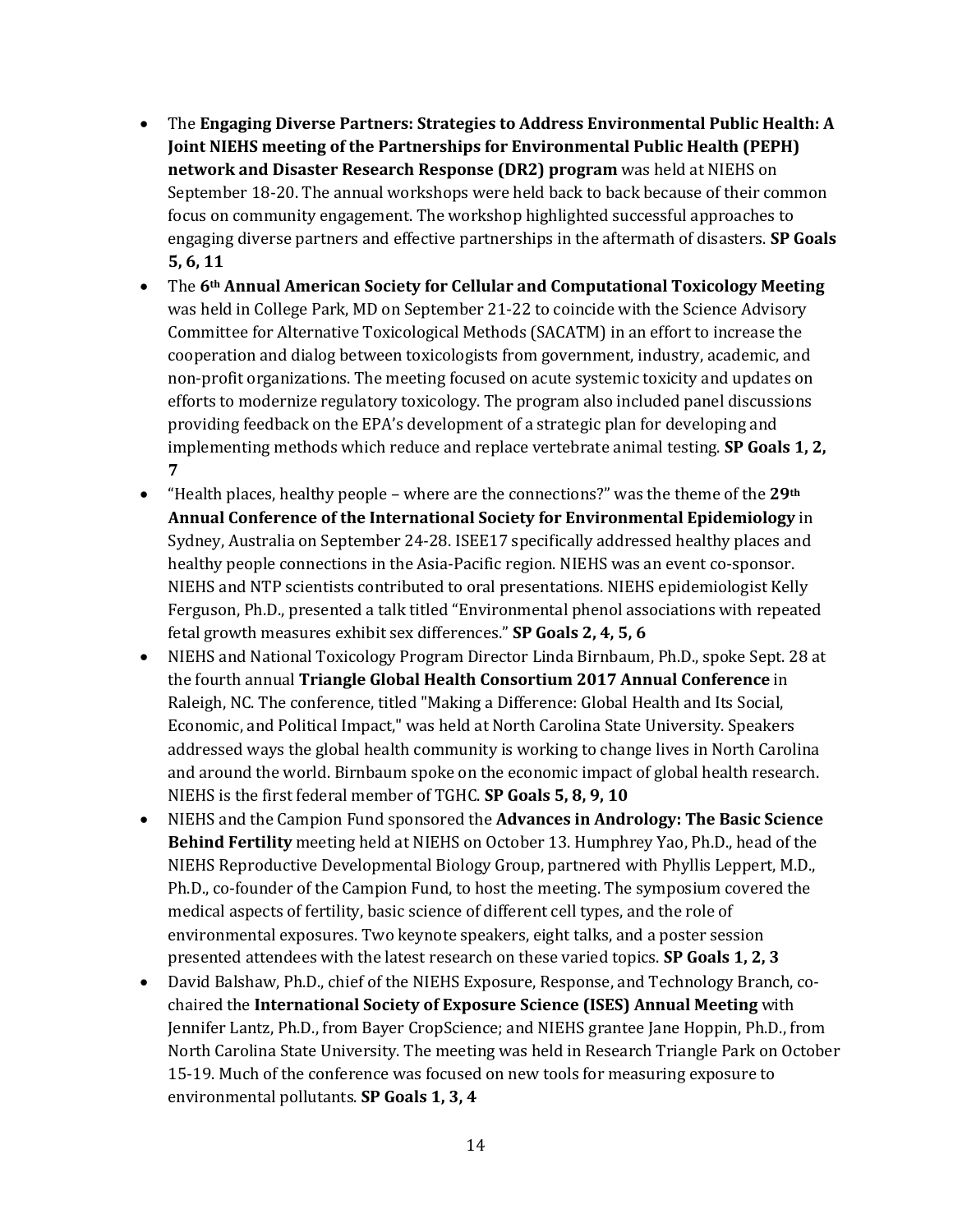- held at NIEHS on October 16-18. The workshop focused on updating he program's • Disaster response, with a focus on responding to this year's hurricanes, was the topic of the annual **NIEHS Worker Training Program: 2017 Fall Awardee Meeting and Workshop**, minimum training criteria. The criteria provide guidance to awardees and their partners who offer training. Attendees weighed in on the origins of the program and the priorities for future directions. **SP Goals 5, 8, 9**
- **Toxicology Annual Meeting** held at NIEHS on October 30. The annual meeting showcased • Several NTP scientists served on the planning committee for the **North Carolina Society of**  the development of novel *in vivo* models for toxicology. The meeting also focused on the next generation of toxicologists with a career networking breakfast, and afternoon poster session which provided trainees the opportunity to present their current research and network with peers, and awarded outstanding contributions. **SP Goals 1, 2, 8**
- decisions at local, state, and national levels. Participants also discussed how to improve the translation of scientific knowledge into actions to protect public health. Rick Woychik, Ph.D., experts in disciplines outside of environmental science who use such science to make • The **Research Triangle Environmental Health Collaborative 10<sup>th</sup> Annual Summit** was titled "When Facts are not Enough: Getting from Good Science to Good Decisions in a New Age of Environmental Science." The event was held in Durham, NC on October 30-31. During the meeting, environmental health experts strategized about how best to inform policy NIEHS deputy director, moderated "Perspectives from Outside the Bubble," a panel of decisions, about how to best move scientific findings from the laboratory or publication into the public realm. Congressman David Price also participated on the panel. **SP Goals 5, 11**
- • The 15th annual **NIEHS Science Days** was a celebration of scientific research across the to diseases later in life. The symposium was held at NIEHS on November 2-3. The institute, featuring a mini-symposium on how prenatal and early life exposures contribute symposium highlighted all facets of NIEHS scientific research, with presentations from researchers in the Divisions of Intramural Research and National Toxicology Program (NTP), as well as a Division of Extramural Research and Training grantee, and former NIEHS trainee. Oral presentations and two poster sessions, featuring over 90 posters, rounded out the activities. Awards were given for the best trainee talk and poster, and mentor and trainee of the year. **SP Goals 1, 2, 4, 8**
- • The **2017 APHA Annual Meeting and Expo**  "Creating the Healthiest Nation: Climate Changes Health," was held in Atlanta, GA on November 4-8. Participants from NIEHS the institute's exhibit booth. The NIEHS exhibit booth received hundreds of visitors. The conference theme connected with NIEHS programs such as children's health, disaster presented key talks, panels, posters, and provided information to other attendees through research, and worker training. NIEHS Senior Advisor for Public Health John Balbus, M.D., served as a panelist on the APHA President's Session: Climate Change and Health: The 21st Century Challenge. Kimberly Thigpen Tart, J.D., moderated a session on how the vulnerability of children to health risks from climate change differs from adults. Several other NIEHSers participated throughout the conference with oral presentations and panel discussions. **SP Goals 4, 5, 8, 9**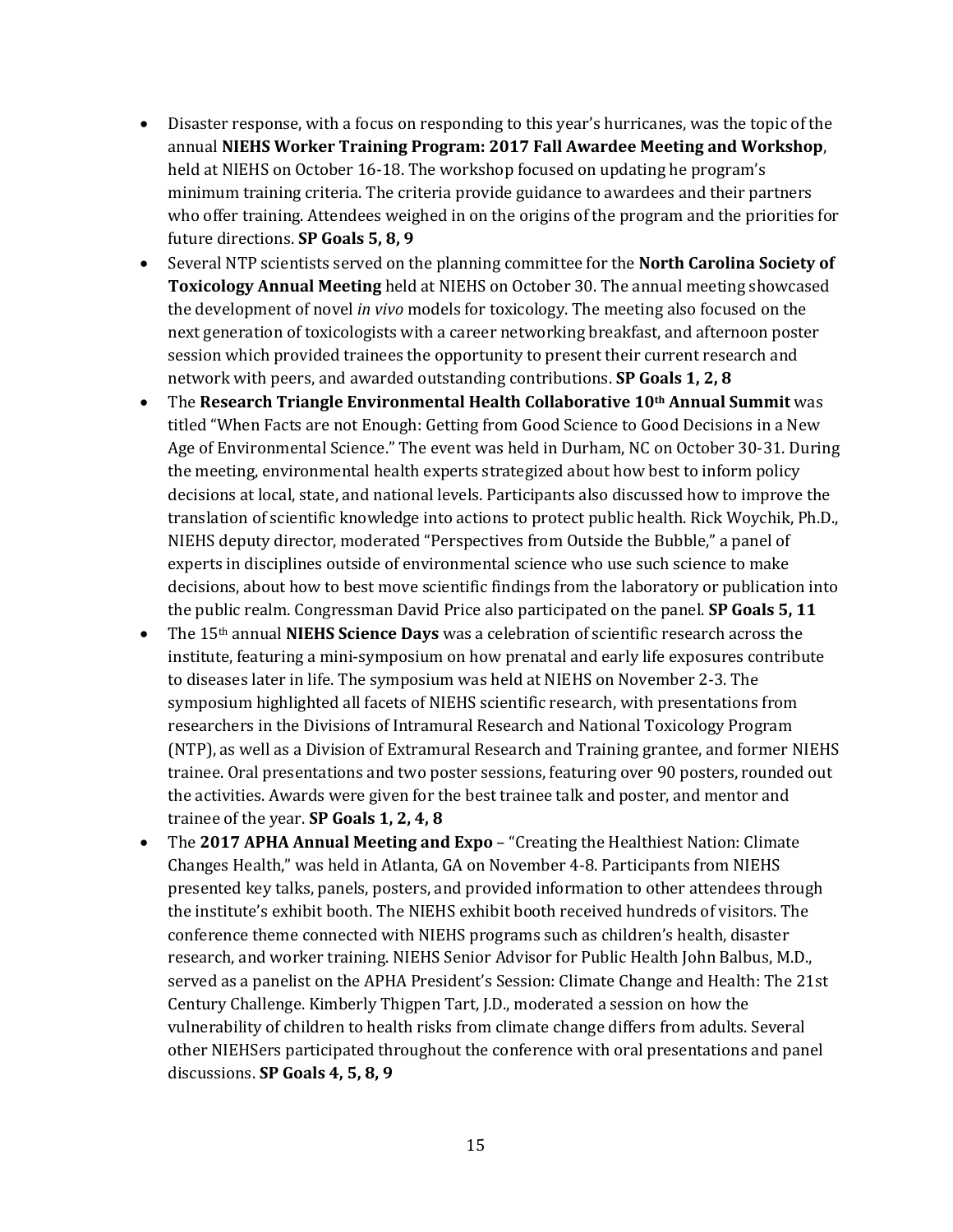- • Dr. Linda Birnbaum received the Distinguished Scientist in Toxicology Award at the **American College of Toxicology 38th Annual Meeting** in Palm Springs, CA on November  luncheon. **SP Goals 1, 4, 9**  5-8. The goal of the meeting is to provide a venue for keeping abreast of emerging trends in toxicology. Dr. Birnbaum provided the keynote address at the awards ceremony and
- human cell lines, and identifying susceptible populations using databases on human • Scientists who study how an individual's genetic makeup may affect sensitivity to environmental chemicals were featured at the **Genetics and Environmental Mutagenesis Society of North Carolina (GEMS) Fall Meeting** held at the NC Biotechnology Center in Research Triangle Park, NC on November 7. The meeting was organized by incoming GEMS President Holly Mortensen, Ph.D., from the U.S. Environmental Protection Agency (EPA). Speakers emphasized collaborations between federal, academic, and industrial sectors to identify genetically susceptible populations and create and validate scientific tools for the task. Topics included high-throughput screening of chemicals using genetically diverse exposures to toxicants. Keynote speaker Richard Paules, Ph.D., from the National Toxicology Program (NTP), focused on efforts to rapidly screen human cells for changes in gene expression, using the latest toxicogenomics technology. **SP Goals 2, 7, 8, 9**
- November 12-17. The conference was sponsored in part by the NIEHS Superfund Research solutions and sustainable policies for managing environmental and health issues around the • NIEHS staff and grantees shared their expertise and discussed ways to address pressing environmental health issues at the **Pacific Basin Consortium Conference** in Delhi on Program (SRP). Organizers invited scientists, engineers, policy-makers, industry representatives, and government officials to present research and discuss effective, affordable solutions to problems of environmental contamination. With the theme of Environmental Health and Sustainable Development, the meeting centered around world. Experts from the U.S., India, the Pacific Basin, and beyond spoke on topics such as understanding the risks of air and water pollutants, and managing and reducing exposure to hazardous waste. **SP Goals 4, 5, 6**
- **Forum** held in Duarte, CA on November 16-17. Researchers outside of the consortium and members of the public were welcomed to the talks and poster session. The meeting agenda • City of Hope was the local sponsor of the **12th Annual BCERP Meeting and Community**  featured speakers from within BCERP and beyond, addressing a wide range of topics, from the role of endocrine disruptors, community contributions to research the role of epigenetics, and susceptible stages of human development. A focus on breast cancer drew upwards of 100 people to the latest NIEHS community forum. NIEHS and NTP Director Linda Birnbaum, Ph.D., holds several such forums each year to hear from local residents about their environmental health concerns with an emphasis on two-way exchange. **SP Goals 1, 4, 6, 11**
- workshop in Washington, DC on November 20-21. John Bucher, Ph.D., NIEHS associate • The National Academies of Sciences, Engineering, and Medicine sponsored the **Understanding Pathways to a Paradigm Shift in Toxicity Testing and Decision-Making**  director of the National Toxicology Program (NTP), served on the planning committee, as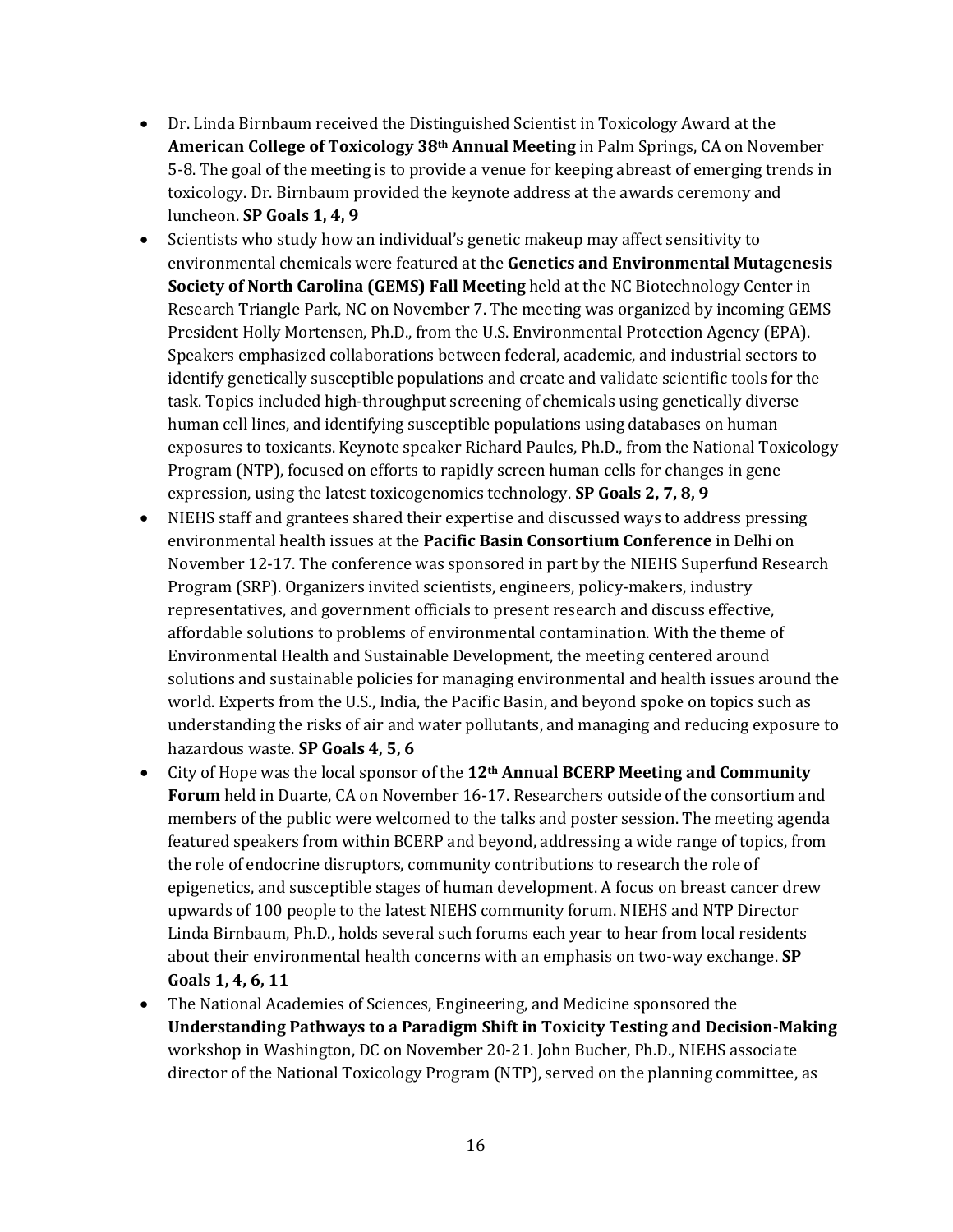did several NIEHS grantees. The workshop explored the paradigm shift required for successful adoption of advanced test methods. **SP Goals 1, 7** 

- Institute for Immunity, Transplantation and Infection (ITI) at Stanford School of Medicine.  entitled "Translational Systems Toxicology: Chemical-Disease Interactions." **SP Goals 1, 2, 3**  • The **Inflammation, Aging, and Chronic Disease Conference** was organized by the During the conference, held in Stanford, CA on November 27-28, attendees discussed critical aspects of the exposome and its relation inflammation, possible mechanisms that trigger both its onset and resolution and the links between maladaptive immune responses and tissue damage in aging. Dr. Nicole Kleinstreuer, Deputy Director of NICEATM, gave a talk
- environmental challenges alongside related issues such as the implications of the rapid • The NIEHS was one of the organizers of the **Impact of Environment on Women's Health**  conference in Lucknow, India held on November 29-December 1. The goal of the conference was to broaden the thought process of society towards women's vulnerability to spread of HIV/AIDS among women and the growing danger to young mothers and their babies from toxic chemicals. The focus was on the impact of recent developments on varied issues related to women's health including special vulnerability to environmental toxicants, effects of global climate change, factors influencing the health of women in developing countries, specific diseases and diagnostics, societal pressures, wage inequality and poverty, mental health, and social policy. **SP Goals 4, 5, 6**
- **Health Disparities Research** held in Albuquerque, NM on December 4-5, grantees met to • At the **2017 Annual Grantees Meeting NIH-EPA Center of Excellence on Environmental**  share their progress during the 2 years they have been researching and connecting communities. During presentations and a poster session, research teams from the five centers discussed progress and shared early findings. Participants also broke into small groups to focus on specific approaches to maximizing the impact of their work. **SP Goals 4, 6, 11**
- meeting December 6-8 in Philadelphia. The **Superfund Research Program (SRP) 30th**  was delivered by Director Linda Birnbaum, Ph.D. who praised SRP as a problem-solving • The NIEHS Superfund Research Program (SRP) marked its 30th anniversary at the annual **Anniversary Conference** was hosted by the University of Pennsylvania SRP Center. SRP researchers, administrators, trainees, and other partners shared findings and discussed experiences with community engagement and research translation. The opening message program that produces tangible results. Complementing the theme of the meeting, SRP researchers and trainees shared important progress in detecting and measuring contaminants in environmental samples, such as water and sewage sludge, and in biological samples, such as blood. Presenters also spoke about moving fundamental research into the field. **SP Goals 4, 5, 8, 11**
- On December 11, NIEHS celebrated the **Grand Opening Ceremony for the NIEHS Net Zero Energy Warehouse** with a ribbon cutting and dedication. The warehouse has the ability to produce at least as much energy as it uses, and is the only of its kind in the U.S. Department of Health and Human Services. The event was attended by NIEHS and many dignitaries, including U.S. Representative David Price; Michael Regan, secretary of the North Carolina Department of Environmental Quality; Durham Mayor Steve Schewel, Ph.D.; and Scott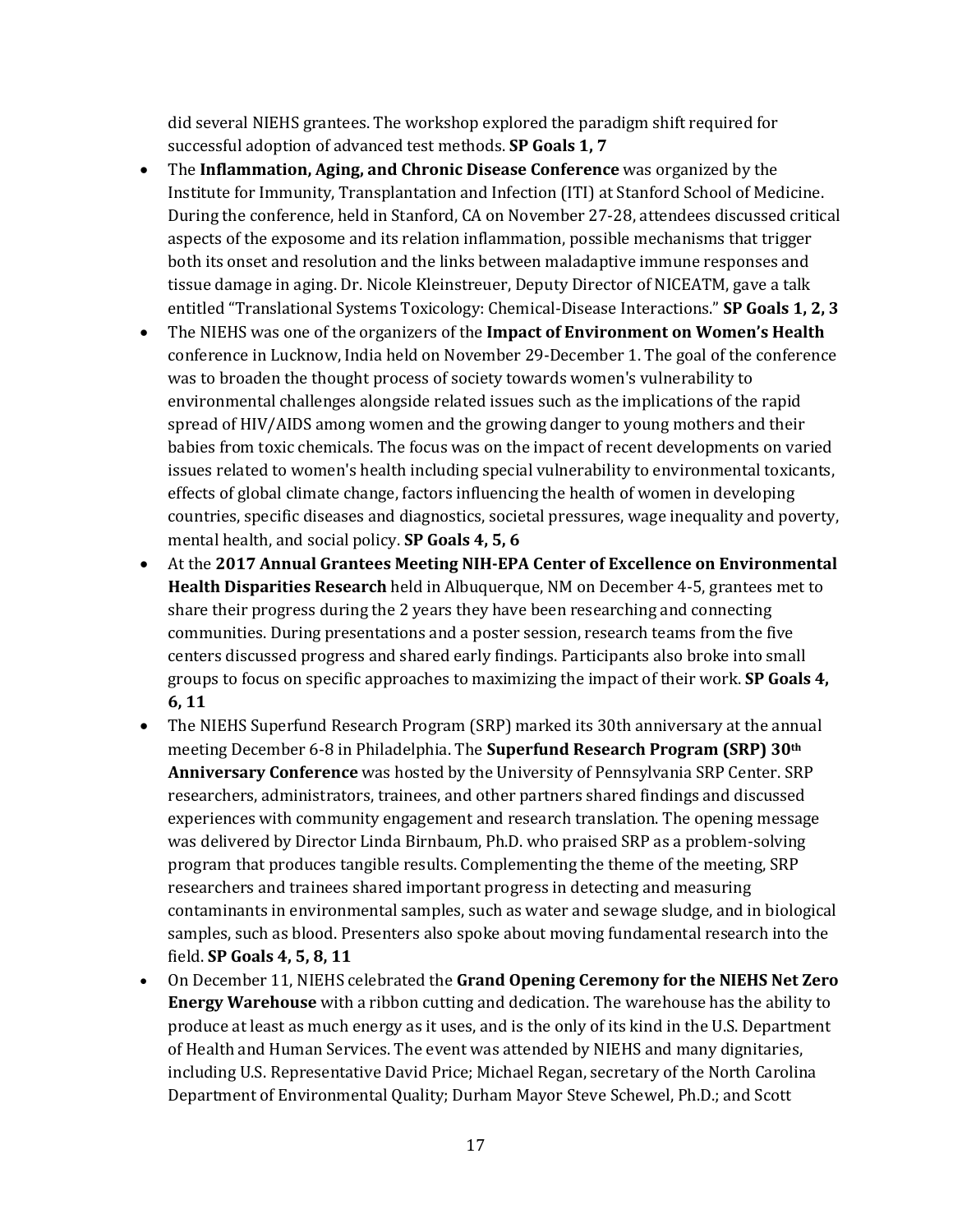Levitan, the new president and CEO of the Research Triangle Foundation. Senator Richard Burr was represented by staff member Betty Jo Shepheard. **SP Goals 5, 11** 

- **The Promise of Genome Editing Tools to Advance Environmental Health Research** was a 2-day workshop that brought together experts in molecular biology, toxicology, and public health to explore opportunities for using genome editing technologies in environmental health research. The event was held in Washington DC on January 10-11. Participants discussed genome editing tools such as CRISPR/Cas9 and their applications to help unravel the mechanisms through which environmental stressors affect human health, including developing models of health and disease, testing chemicals for toxicity, and determining mechanisms of toxicity. The workshop was sponsored by NIEHS and organized by the NAS Emerging Science for Environmental Health Decisions committee. **SP Goals 1, 2, 4**
- **Compounds** at NIEHS on January 24. Antimony trioxide is used mainly in fire-retardant  determine whether regulations should be updated. **SP Goals 1, 4, 11**  • The National Toxicology Program hosted the webcast for the **Peer Review of the Draft Report on Carcinogens Monograph on Antimony Trioxide and other Antimony**  formulations for plastics, rubbers, textiles, paper and paints and in combination with other flame retardants on furniture, draperies, wall covers, carpets, and printed circuit boards. The report will help EPA assess the effects of antimony trioxide on human health and
- NIEHS and NTP scientists took on speaking and moderator roles, in addition to serving on the organizing committee for t**he Toxicology Forum 42nd Annual Winter Meeting** held in Washington, DC on January 29-31. Brian Berridge, D.V.M., Ph.D., the associate director of NTP and scientific director of DNTP presented on alternative strategies for carcinogenicity testing in chemical and pharmaceutical risk assessment. Cynthia Rider, Ph.D., toxicologist in the NTP served on the organizing committee, as well as presenting and moderating. Mark Miller, Ph.D., also served as a moderator. Linda Birnbaum, Ph.D., and Chad Blystone, Ph.D., also presenting during the meeting. **SP Goals 2, 4, 5, 11**
- held in Raleigh, NC on February 8. It featured guest speakers at the forefront of the field, • The Center for Human Health and the Environment **2nd Annual Symposium: Epigenetics, Environment, and Human Health explored the importance of epigenetics in linking environmental** exposures to human health and disease, covering the spectrum from fundamental biological mechanisms to novel therapeutic approaches. The symposium was and showcased the breadth of epigenetics research within CHHE. Many of the CHHE investigators are supported by NIEHS grants. **SP Goals 1, 2, 3**

# *Upcoming*

- 27<sup>th</sup> Annual Meeting of the Triangle Consortium for Reproductive Biology (TCRB), NIEHS, February 10
- Informing Environmental Health Decisions Through Data Integration, Washington DC, February 20-21
- $3<sup>rd</sup>$  Annual Consortium for Canine Comparative Oncology Seminar, Durham NC, February 23
- Endocrine Disrupting Chemicals Research in North Carolina (EDC-NC) Meeting, NIEHS, February 23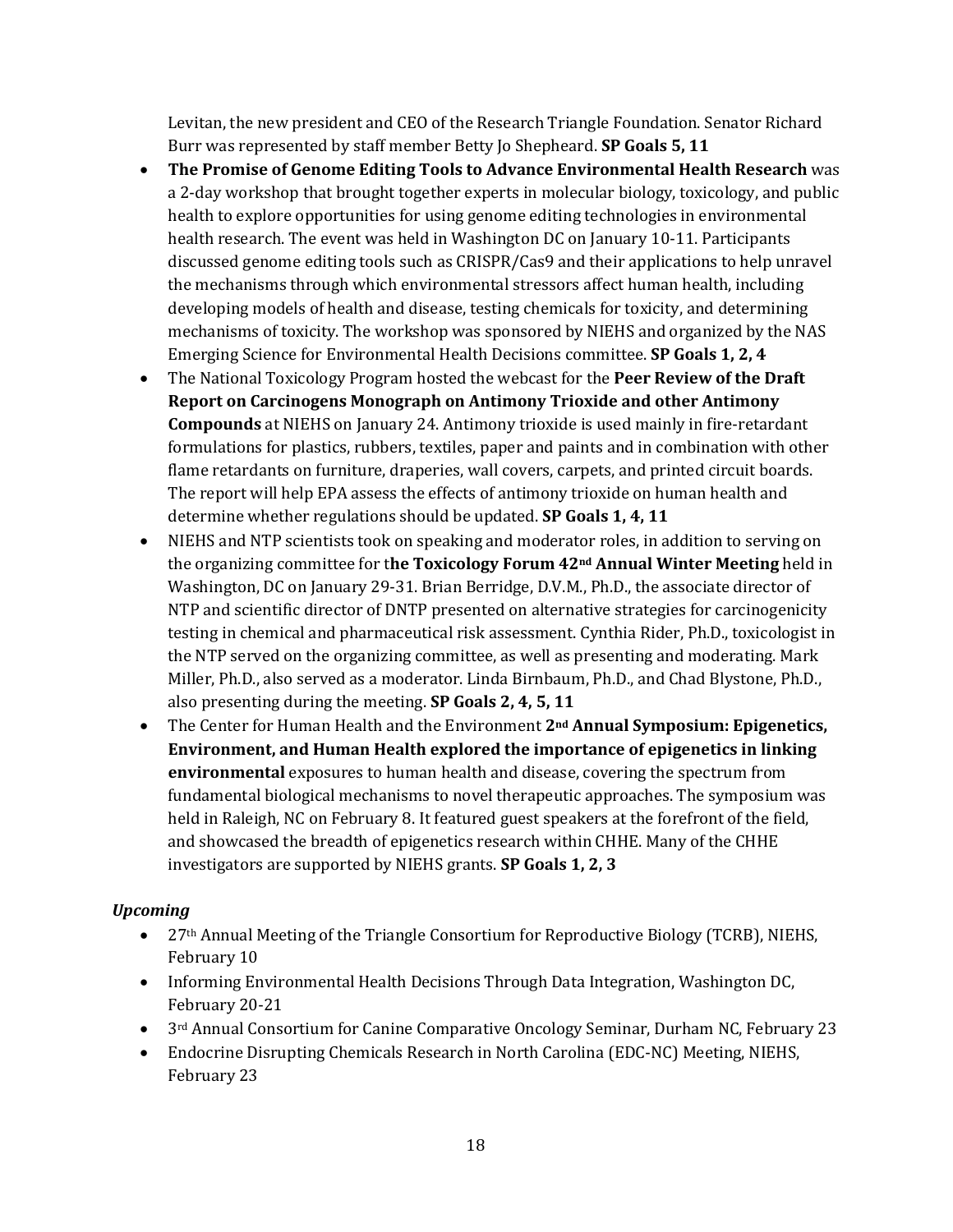- American Academy of Allergy Asthma and Immunology/World Allergy Organization Joint Congress, Orlando FL, March 2-5
- Society of Toxicology 57<sup>th</sup> Annual Meeting and ToxExpo, San Antonio TX, March 11-15
- • 9th Annual Consortium of Universities for Global Health Annual Conference, New York, March 15-18
- 7th Young Environmental Scientists Meeting, Madison WI, March 25-29
- • Understanding the combined effects of environmental chemical and non-chemical stressors: Atherosclerosis as a model workshop, NIEHS, April 3-4
- Women's Health Awareness Day, Durham NC, April 7
- Keystone Symposia on Molecular and Cellular Biology: Organs- and Tissues-on-Chips, Big Sky MT, April 8-12
- GEMS 2018 Spring Meeting: "Assessing Genetic Toxicity Across the Biological Spectrum," RTP, April 12
- Global Health and Innovation Conference, New Haven CT, April 14-15
- High-Throughput Screening and Environmental Risk Assessment, Durham NC, April 16-18
- Nexus 2018: Water, Food, Energy, and Climate, Chapel Hill NC, April 16-18
- Science and Music Event, Durham NC, April 22
- Toxicology and Risk Assessment Conference, Cincinnati OH, April 23-26
- 3<sup>rd</sup> International Conference on One Medicine One Science (iCOMOS 2018), Minneapolis MN, April 29-May 2
- NIEHS Career Symposium, NIEHS, May 4
- PPTOX: International Conference on Fetal Programming and Developmental Toxicity, Faroe Islands, May 28-30

# **Awards and Recognition**

# *NIEHS*

- **NIEHS Awardees 2018** 
	- o **Merit Award Individual** 
		- Suzanne Fenton (*DNTP): For notable efforts addressing nationwide concerns regarding exposure to poly- and perfluorinated alkyl substances*
	- o **Merit Awards Group** 
		- **School Professional Development Workshop] Scholars at Work Group (Cross-NIEHS)***: For outstanding contributions in support of innovative NIEHS-hosted STEM initiatives, including the Scholars at Work program, STEMposium, and Athens Drive High School Professional Development Workshop* **[This is actually three awards in one: for the Scholars at Work Program, STEMposium, and the Athens Drive High** 
			- **OD**: Huei-Chen Lao, Ericka Reid
			- **OM:** Terrance Saulter, Debi Del Corral, Megan Irias, Don Jackowski, Charles Lipford, Danny Sanders, Joel Vannorman, Mitch Williams, Lois Wyrick
			- **DERT**: Abee Boyles, Heather Henry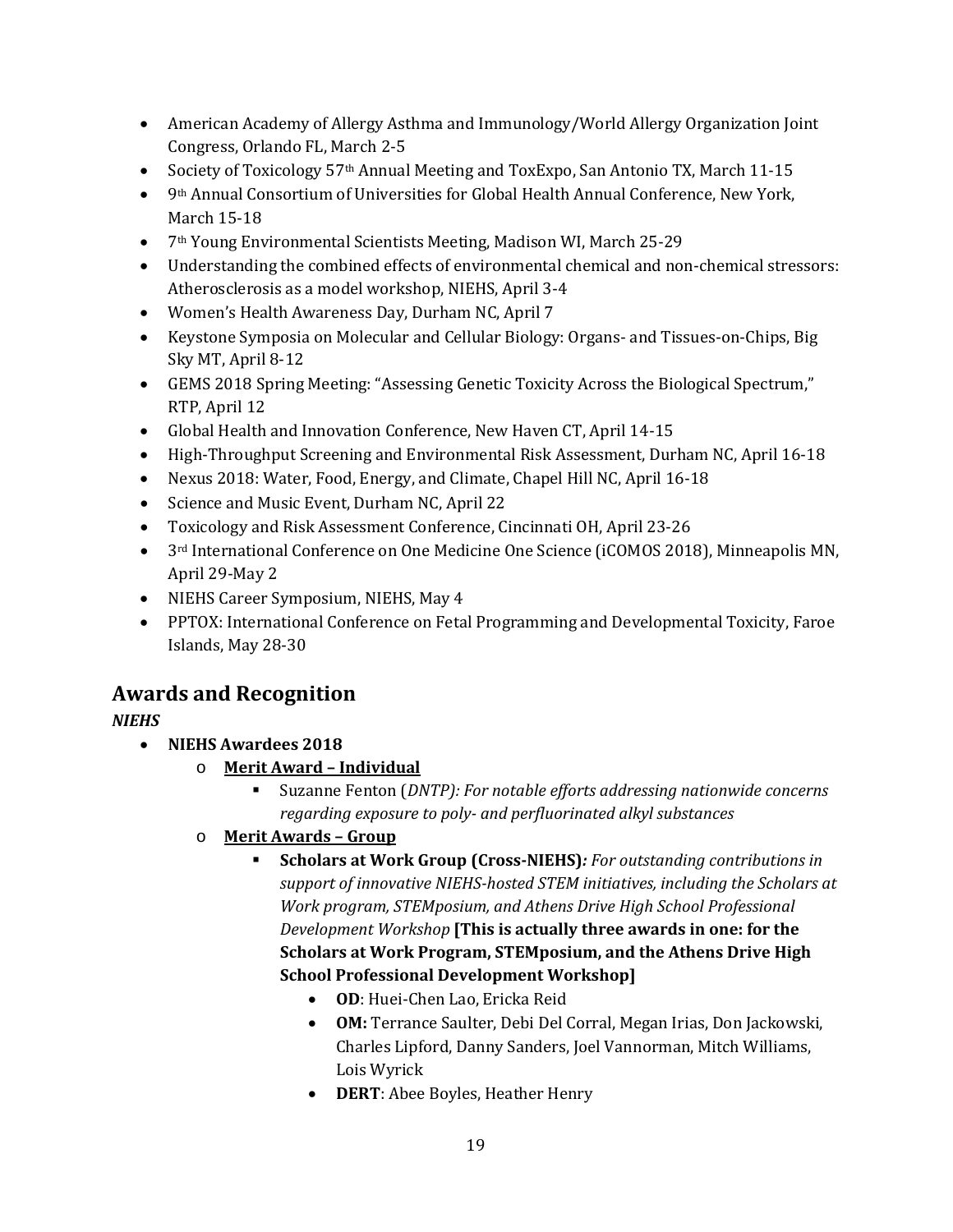- **DIR:** Terry Blankenship, Molly Comins, Angela Dickerson, Lori Edwards, Jennie Foushee, Neil Grove, Essie Jones, Jacqueline Locklear, Wendy Montague, Tanya Whiteside, Ronald Cannon, Kat McCann, Bob Petrovich
- **DNTP:** Quashana Brown, Natasha Clayton, Willie Cunningham, Heather Jensen, Pamela Ovwigho, Debra King
- **HR:** Angela Davis
- **NIH OD:** Sarah O'Donnell
- **NTP Website Redesign Team (DNTP):** *For successful implementation of the NTP website redesign*

Beth Bowden, Mark Colebank, Michelle Hooth, Michael Lee, Scott Masten, Nigel Walker, B. Alex Merrick, Shawn Jeter, Michelle Cora, Cori Vella, Mary Wolfe

- Mamta Behl, Brad Collins, Jui-Hua Hsieh, Elizabeth Maull, Fred Parham, **Integrated Testing Strategies for Developmental Neurotoxicity Workshop Team (DNTP):** *For outstanding efforts in the collection, analysis and presentation of data at the NTP workshop on Integrated Testing Strategies for Developmental Neurotoxicity*  Kristen Ryan, Andrew Shapiro
- **Warehouse Transition Team (OM):** *For preparing and completing a seamless move to the new Building 110 Warehouse*  Alex Braswell, Derrick Bronson, Rhonda Carroll, Kenneth Coffey, Nathan Coletta, Debi Del Corral, Ronald Faison, Janice Hester, Donald Jackowski, Kecia Jacobs, Paul Johnson, Kimberly Jones, Peter Larcher, Rob Levine, Versal Mason, Stan McKenzie, Bill Mears, Antares Nicklow, John Palmieri, April Parker, Kelly Powell, Nancy Powell, Roy Reter, Savalas Rountree, Terrance Saulter, Carranza Smith, James Tarleton, Amanda Thompson, Amanda Weaver, Rick Weaver, Mitch Williams
- **NRSA Training Program Increase Team (Cross-NIEHS):** *For outstanding implementation of FLSA stipend-level increases on the NIEHS NRSA Training Programs* 
	- **OM**: Benny Encarnacion
	- **DERT**: Elizabeth McNair, Helena Kennedy, Robbie Majors, Molly Puente, Carol Shreffler, Ashley Singh, Michelle Victalino
- *project management in migrating the Institute to SharePoint 2016*  **SharePoint Migration Team (Cross-NIEHS):** *For exemplary teamwork and* 
	- **OM**: Tamu Whitfield, Tyler Wright, Ralph French
	- **DERT**: Liz Ruben
- **Translational Research Framework Team (Cross-NIEHS)***: For outstanding leadership in development of a Translational Research Framework specifically tailored to the environmental health sciences*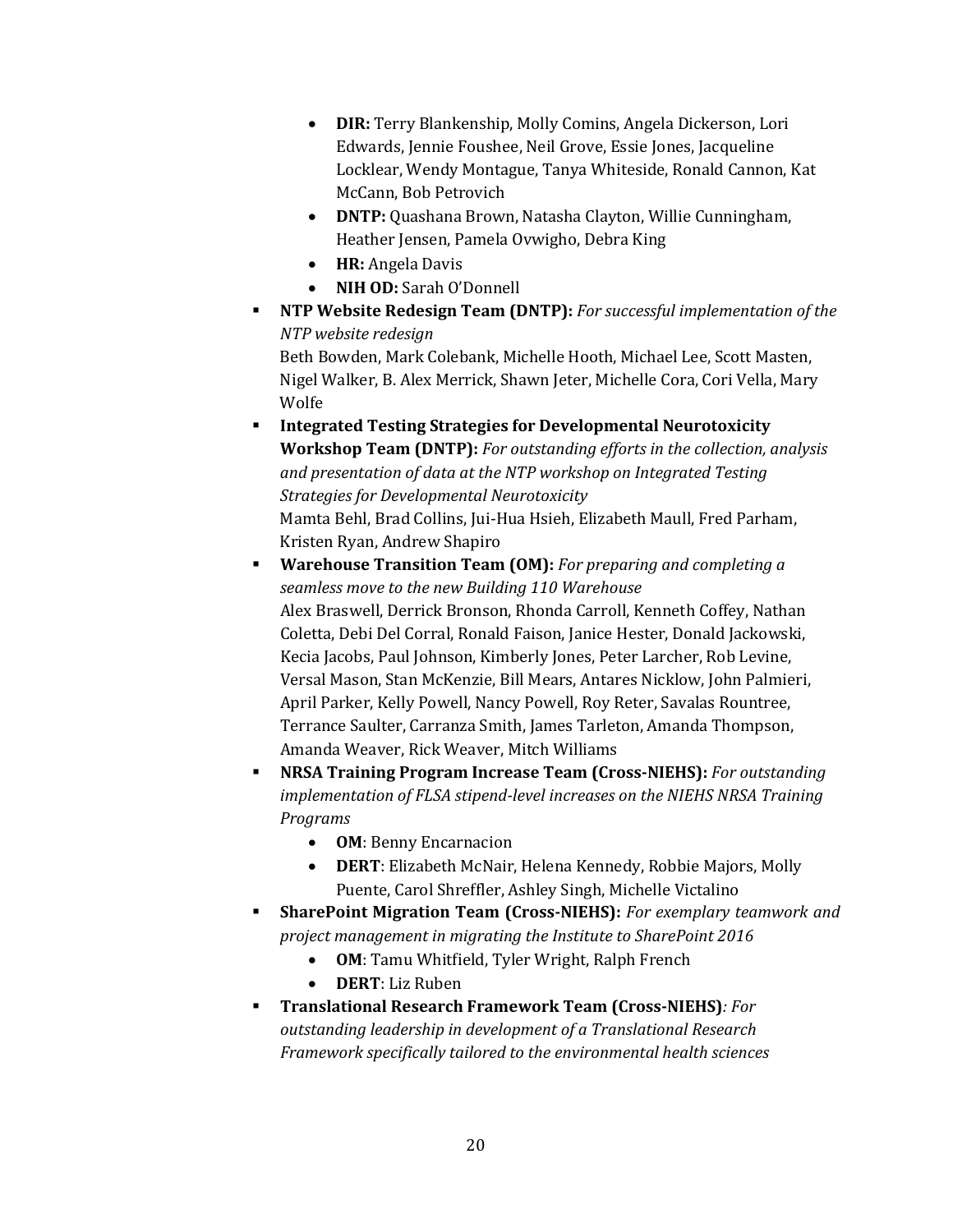- **DERT**: David Balshaw, Gwen Collman, Cristina Drew, Michelle Heacock, Alfonso Latoni, Kimberly McAllister, Liam O'Fallon, Claudia Thompson, Kristianna Pettibone, Demia Wright
- **DNTP**: Nigel Walker, Mary Wolfe,
- **OD**: Janet Hall
- **Ruffin and Collinson Team (DERT):** *For excellence and dedication to the mission of the Division of Extramural Research and Training*  Barbara Ruffin, Joel Collinson
- **Spirit Lecture Team (Cross-NIEHS):** *For sustained volunteerism to increase recognition of outstanding women in science through coordination of the Spirit Award lecture* 
	- **DNTP**: Brad Collins, Angela King-Herbert, Kembra Howdeshell, Eli Ney, Veronica Godfrey Robinson, Kristen Ryan, Diane Spencer, Molly Vallant
	- **OD**: Ericka Reid
- **Cryo-electron Microscopy Solutions Group (Cross-NIEHS):** *For excellence in design and implementation supporting cryo-electron microscopy at NIEHS* 
	- **OM**: Chris Losack, Stanford McKenzie
	- **DIR:** Frank Day, John Grovenstein, Christopher Lavender, Lars Pedersen, Christopher Stone
- **Hurricane Deployment Group (Cross-NIEHS):** For extraordinary dedication in supporting hurricane recovery efforts
	- **OD**: Mark Miller
	- **OM**: Charletta Fowler, Andrea Lynn, John McLamb, Julie Nixon
	- **DERT:** James Williams
	- **DNTP:** Debra King
- o **Unsung Hero Awards** 
	- **Bill Steinmetz (OM)***: For exceptional customer service, professionalism, and dedication to NIEHS's health, safety, and environmental missions*
	- *administering the Scientific Review and Evaluation Activities Reports of the*  **Deborah Jones (DERT)**: *For exceptional efficiency and integrity in Scientific Review Branch*
	- **Debbie Wilson (***DIR): For exemplary organization and effectiveness in administering the NIEHS Summer Internship Program*
	- **Debbie Gaffney (***DIR): For outstanding management of the Animal Resources Section, ensuring AAALAC site visit readiness*

### o **Peer Awards**

- **For notable and extraordinary assistance to coworkers, as recognized by** peers
	- **Mike Tyson (OM)**
	- **Elizabeth Ruben (DERT)**
	- **Michael Johnston (DIR)**
	- **Chad Blystone (DNTP)**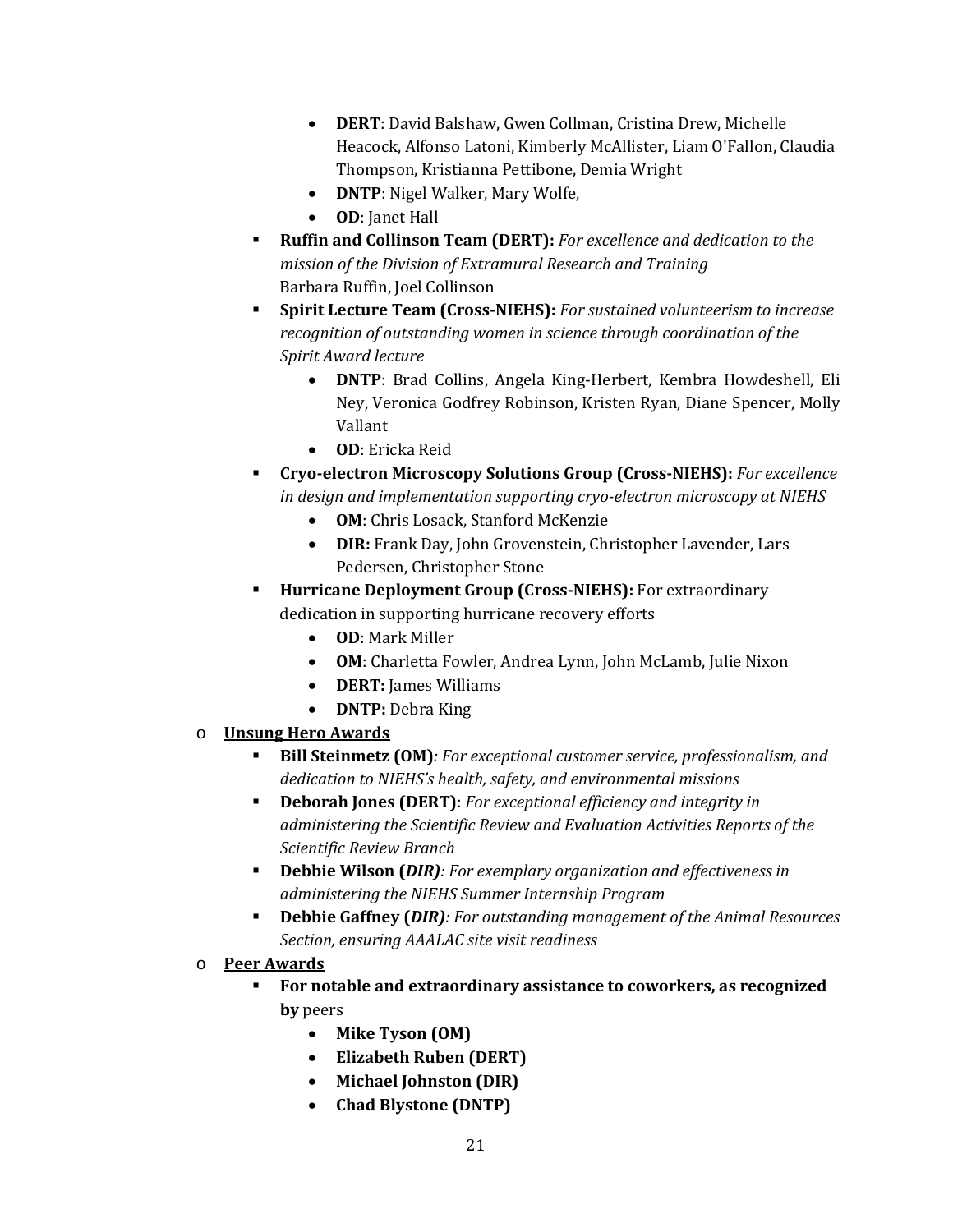# • **Molly Vallant (DNTP)**

- **NIEHS Summer Internship Program Poster Session** 
	- North Carolina, presented "Deciphering the Role of Norepinephrine in Neocortical o **High School — Sofia Pauca**, from Mount Tabor High School in Winston-Salem, Development." Patricia Jensen, Ph.D., from the Neurobiology Lab, mentored Pauca.
	- o **Undergraduate Megan Stefkovich**, from the University of Wisconsin at Madison, researched "Non-genomic Estrogen Receptor Alpha Involvement in Metabolic Regulation." She worked under the mentorship of Ken Korach, Ph.D., from the Reproductive and Developmental Biology Lab.
	- "Using Tumor Sample Gene Expression Data to Infer Tumor Purity Levels." Her o **Graduate — Adrienna Bingham**, from the College of William and Mary, discussed mentor was Leping Li, Ph.D., from the Biostatistics and Computational Biology Branch.
- **Diplomates of the American College of Veterinary Pathologists** 
	- o Drs. **Gregory A. Krane** and **Janice B. Harvey**, IRTA fellows in the NTP Pathology Group, CMPB, DNTP
- **Diplomate of the American Board of Toxicology** 
	- o **Kristen Ryan**, Ph.D., Toxicology Branch
- was named one of the Collaborative on Health and the Environment's 20 Pioneers Under 40 • **Kelly Ferguson, Ph.D.,** investigator in the Perinatal and Early Life Epidemiology Group, in Environmental Public Health
- The **NIEHS animal care program** received an exemplary rating for an unprecedented fourth straight period from AAALAC International, the body that certifies laboratory animal care at research institutions. Plus, for the second rating period in a row, the site visit team returned no suggestions for improvement (SFI) in the NIEHS program.
- **NIEHS Science Days Awards** 
	- o Mentor of the Year: **Paul Foster**, Ph.D., Toxicology Branch (Retired)
	- o Fellow of the Year: **Natalie Saini**, Ph.D., Genome Integrity and Structural Biology Laboratory
	- o Best Poster Presentation by a Fellow or Technician
		- **Yufeng Qin**, Ph.D., Epigenetics and Stem Cell Biology Laboratory, "An obesity-associated gut microbiome reprograms the intestinal epigenome and leads to altered colonic gene expression."
		- **Jessica Wojtaszek**, Ph.D., Genome Integrity and Structural Biology Laboratory, "Structural analysis of the 3ʹ→5ʹ exonuclease Apn2 of *Saccharomyces cerevisiae*."
		- **Daisy Lo**, Ph.D., Signal Transduction Laboratory, "Structural Analysis Reveals the Features of Ribosome Assembly Factor WDR74 Important for Localization and Interaction with the AAA-ATPase NVL2."
		- **Barbara Nicol**, Ph.D., Reproductive and Developmental Biology Laboratory, "RUNX1 and FOXL2 play synergistic roles in maintaining the identity of fetal granulosa cells in mice."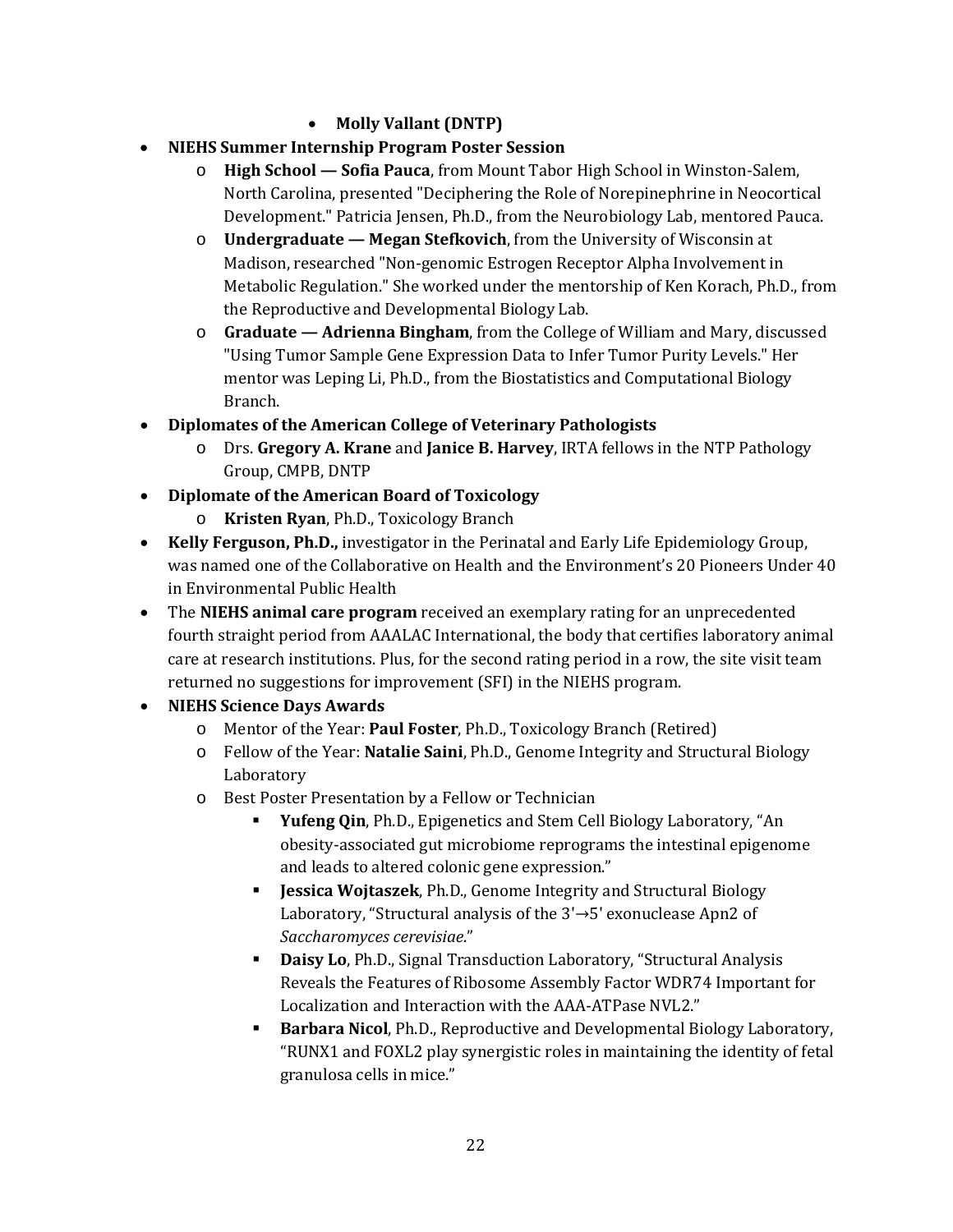- **Rajneesh Pathania**, Ph.D., Epigenetics and Stem Cell Biology Laboratory, "Identification and Characterization of Metastasis-Initiating Cells in Triple Negative Breast Cancer."
- **Kathryn McClelland**, Ph.D., Reproductive and Developmental Biology Laboratory, "Loss of COUP-TFII (NR2F2) Affects Fetal Testicular Development."
- **Xiaoqiu Wang**, Ph.D., Reproductive and Developmental Biology Laboratory, "Cistromic Analysis and Genome Editing Identify an Uterine Specific Enhancer Critical for Indian Hedgehog Expression."
- **Jian Liu**, Ph.D., Reproductive and Developmental Biology Laboratory, "Lkb1 inactivation drives lung squamous cell carcinoma development governed by JNK1/2 pathway."
- **Douglas Ganini Da Silva**, Ph.D., Immunity, Inflammation, and Disease Laboratory, "Switch of mitochondrial superoxide dismutase into a prooxidant peroxidase in manganese-deficient cells and mice."
- Essential Endoribonuclease Las1 for Specific RNA Cleavage." **Monica Pillon**, Ph.D., Signal Transduction Laboratory, "Grc3 Programs the
- o Best Poster Presentation by a Post-Baccalaureate Student
	- **Jeffrey Ramsey**, Reproductive and Developmental Biology Laboratory, "Steroid receptor hormonal actions of Lavender and Tea Tree oil components."
- o Best Oral Presentation:
	- **Sreenivasa Ramaiahgari**, Ph.D., Biomolecular Screening Branch, "High Throughput Transcriptomics (S1500+ gene set) on Differentiated and Undifferentiated Hepatocytes Identifies Deficiencies in Tissue Modeling and Molecular Mechanisms Potentially Associated with Compound-induced Liver Injury."

# • **American College of Toxicology**

- o **Dr. Linda Birnbaum** was awarded the Distinguished Scientist in Toxicology Award individual (not necessarily a member of ACT) who has made outstanding at the American College of Toxicology annual meeting. This award recognizes an contributions to toxicology and improvement of public health and/or the environment. The DSA winner becomes the keynote Awards Ceremony and Luncheon Speaker at the Annual Meeting.
- **Association for the Advancement of Science (AAAS) Fellow** 
	- o **David Resnik, J.D., Ph.D.,** NIEHS bioethicist
- **Endocrine Society's Early Investigator Award** 
	- o **Natalie Shaw, M.D., MMSC.,** Pediatric Neuroendocrinology Group, will be presented with the Endocrine Society's Early Investigator Award at the Endocrine Society's Annual Meeting and Expo on March 17-20, 2018 in Chicago, IL. The award provides monetary support to assist in the development of early career investigators and recognition of their accomplishments in areas of general endocrinology.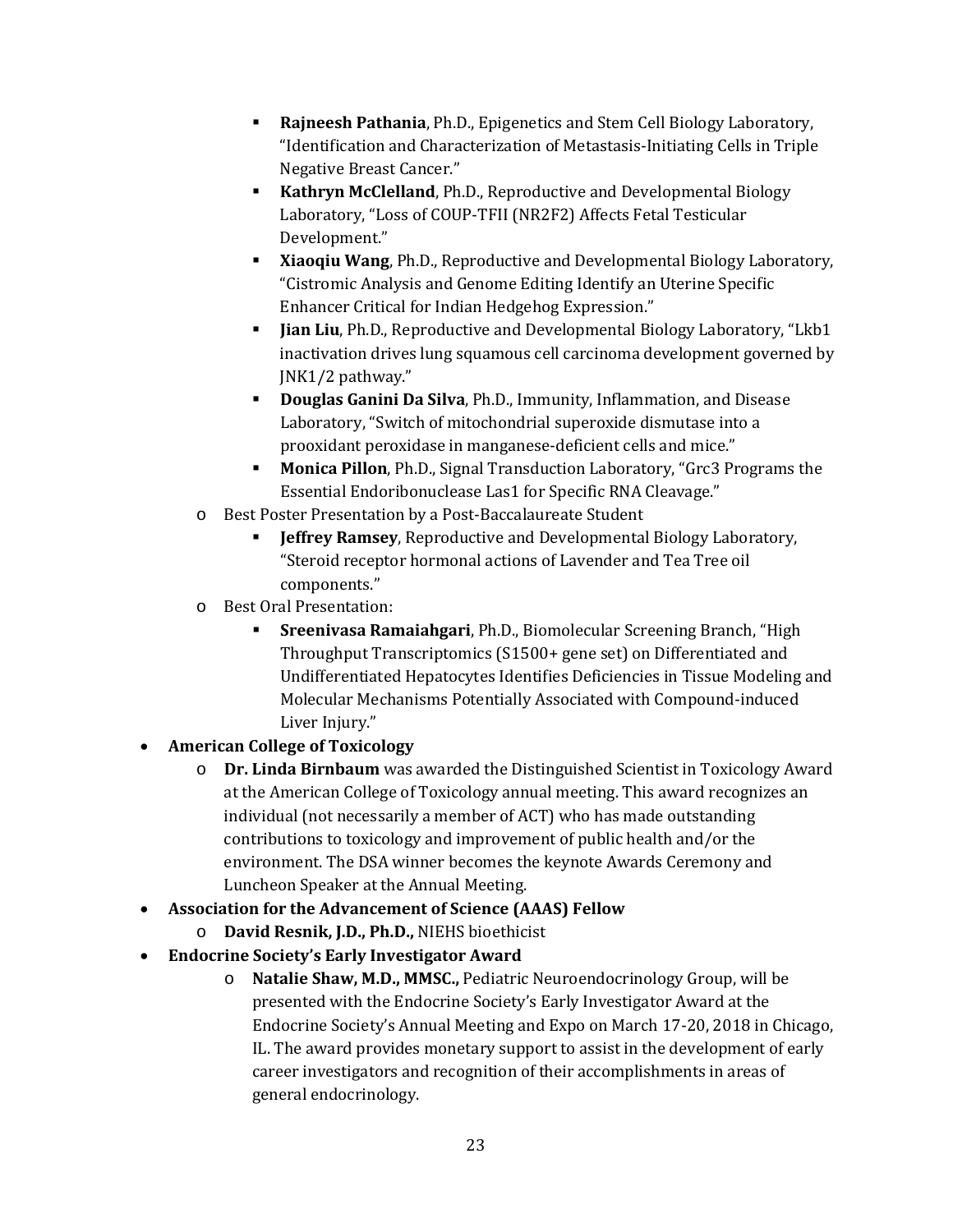- **Clarice Weinberg, Ph.D.,** won the second annual NIEHS Scientific Director's Award for Outstanding Intramural Research. The award recognizes a scientist reviewed by the Division of Intramural Research (DIR) Board of Scientific Counselors (BSC) the previous year. Weinberg is the acting chief of the Biostatistics and Computational Biology Branch.
- **GEMS Councilors** 
	- o **Alison Harrill, Ph.D.** from NTP and **Natalie Saini, Ph.D.**, NIEHS visiting fellow
- **Ph.D.** and four others Nov. 30, during the International Conference on the Impact of • Amity University in Lucknow, India conferred an honorary doctorate on **Linda Birnbaum,**  Environment on Women's Health.
- **Society of Toxicology** 
	- o **Linda Birnbaum, Ph.D.,** was selected for the 2018 SOT Arnold J. Lehman Award. results from research that has significantly influenced the regulatory process or This award is given each year to a society member who has made a major contribution to risk assessment or regulation of chemical agents. The contribution from the application of sound scientific principles to regulation. The Arnold J. Lehman Award will be presented March 11 at the society's annual meeting in San Antonio. Birnbaum is the second NIEHS and NTP director, and the fifth woman, to receive the Lehman award.
	- Postdoctoral Assembly as a 2018 Best Postdoctoral Publication. Ramaiahgari was the lead author of "Three-dimensional (3D) HepaRG spheroid model with o **Sreenivasa Ramaiahgari**, Ph.D., is lead author of a study recognized by the SOT physiologically relevant xenobiotic metabolism competence and hepatocyte functionality for liver toxicity screening," which appeared in the SOT journal Toxicological Sciences. The study was also recognized by NTP in the November 2017 issue of the Environmental Factor as a paper of the month.

# *Grantees/Others*

- • NIEHS grantee **Howard Chang, M.D., Ph.D.,** Director of Stanford University's Center for part under the NIEHS TaRGET I grant program for studies of how DNA transcription is Personal Dynamic Regulomes, received the 2018 National Academy of Science (NAS) Award in Molecular Biology for his discovery of long noncoding RNAs (lncRNAs). The honor also recognizes his invention of certain genomic sequencing technologies. Chang was funded in affected by exposures to toxicants.
- **CHE 20 Pioneers Under 40 in Environmental Public Health** 
	- o **Brooke Anderson, Ph.D.**  Colorado State University
	- o **Joseph Braun, Ph.D.**  Brown University
	- o **Joan Casey, Ph.D.**  University of California at Berkeley
	- o **Allan Just, Ph.D.**  Mount Sinai Health System
	- o **Amy Padula, Ph.D.**  University of California at San Francisco
	- o **Laura Vandenberg, Ph.D.**  University of Massachusetts Amherst
	- o **Ami Zota, Sc.D.**  George Washington University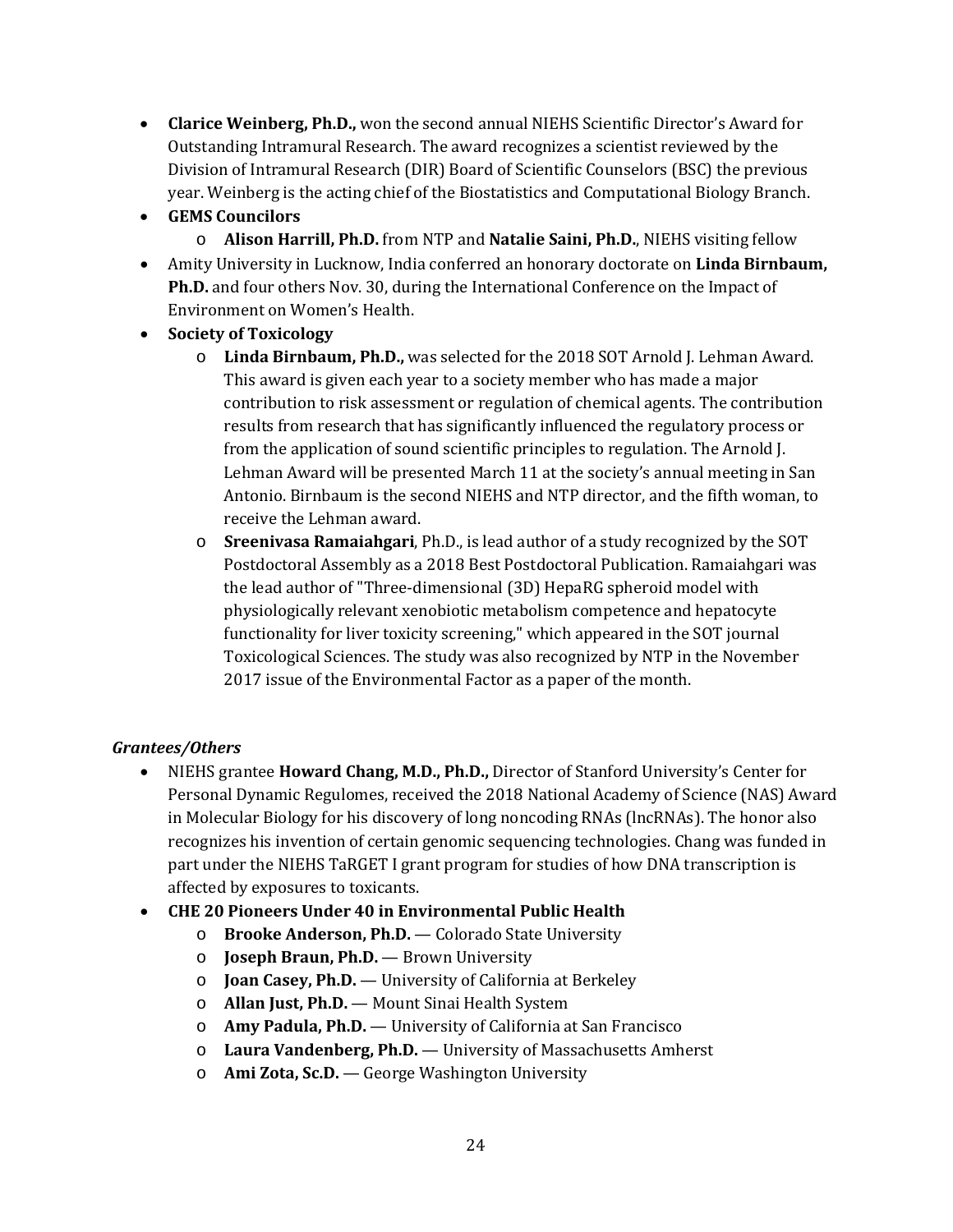# • **Toxicity Testing Challenge: Innovating for Metabolism – Stage 2 Winners**

- Cell RepOrter MicroTiter plate (MICRO MT), the system is technically simple and o **Brian Johnson, Ph.D., Onexio Biosystems, LLC.** Johnson created a system that uses the natural metabolic activity of human liver cells to generate chemical metabolites and then deliver these metabolites to existing assays. Called Metabolism Integrated requires little additional equipment.
- o **Moo-Yeal Lee, Ph.D., Cleveland State University and Rayton Gerald, Solidus Biosciences.** Lee and Gerald developed a 384-well plate that supports threedimensional cell cultures. It includes an array of human liver cells for both gene expression and high-content toxicity screening.
- o **Albert Li, Ph.D., In Vitro ADMET Laboratories (IVAL), LLC.** Li developed the MetMax Human Hepatocytes system to serve as an external liver metabolism system. The test chemical is added to allow metabolism by liver cells. Both the parent chemical and its metabolites then migrate across a semi-permeable membrane to interact with the target cells.
- Vernetti developed a system to supply rodent or human liver cells for co-culture o **Lawrence Vernetti, Ph.D., University of Pittsburgh Drug Discovery Institute.**  with a second cell or cell-free assay. It allows both test agents and metabolites to be transferred directly to the test plates.
- hepatocyte. The platform can be scaled up to an HTS format, which allows current o **Hongbing Wang, Ph.D., University of Maryland School of Pharmacy.**  Wang developed a cell culture model that uses a type of cell called human primary cell culture-based assays to produce physiologically relevant metabolites.
- **Helmut Zarbl**, Ph.D., a professor in the Department of Environmental & Occupational Health (ENOH) at Rutgers University's School of Public Health and an environmental carcinogenesis and chemoprevention researcher, has been named director of the university's Environmental & Occupational Health Sciences Institute (EOHSI). Zarbl also will serve as chair of the Department of Environmental & Occupational Health.
- **Aimen Chen, M.D., Ph.D.,** associate professor in the Department of Environmental Health, was recognized by the University of Cincinnati College of Medicine for his accomplishments as a Mid-Career Research Scientist during its Research Recognition Program. He is a key collaborator of the Health Outcomes for Measurement of the Environment (HOME) study established with a Children's Environmental Health Center grant in 2001 awarded by the National Institute of Environmental Health Sciences and the Environmental Protection Agency.
- **AAAS Fellows** 
	- o **David Cortez**, Ph.D., Professor of Biochemistry at Vanderbilt University School of Medicine
	- o **Eric D. Kolaczyk**, Ph.D., Professor of Mathematics at Boston University
	- o **Paige Lawrence**, Ph.D. University of Rochester.
	- o **Bhramar Mukherjee**, Ph.D. University of Michigan.
	- o **David Warburton**, O.B.E., M.D., D.Sc. Children's Hospital of Los Angeles.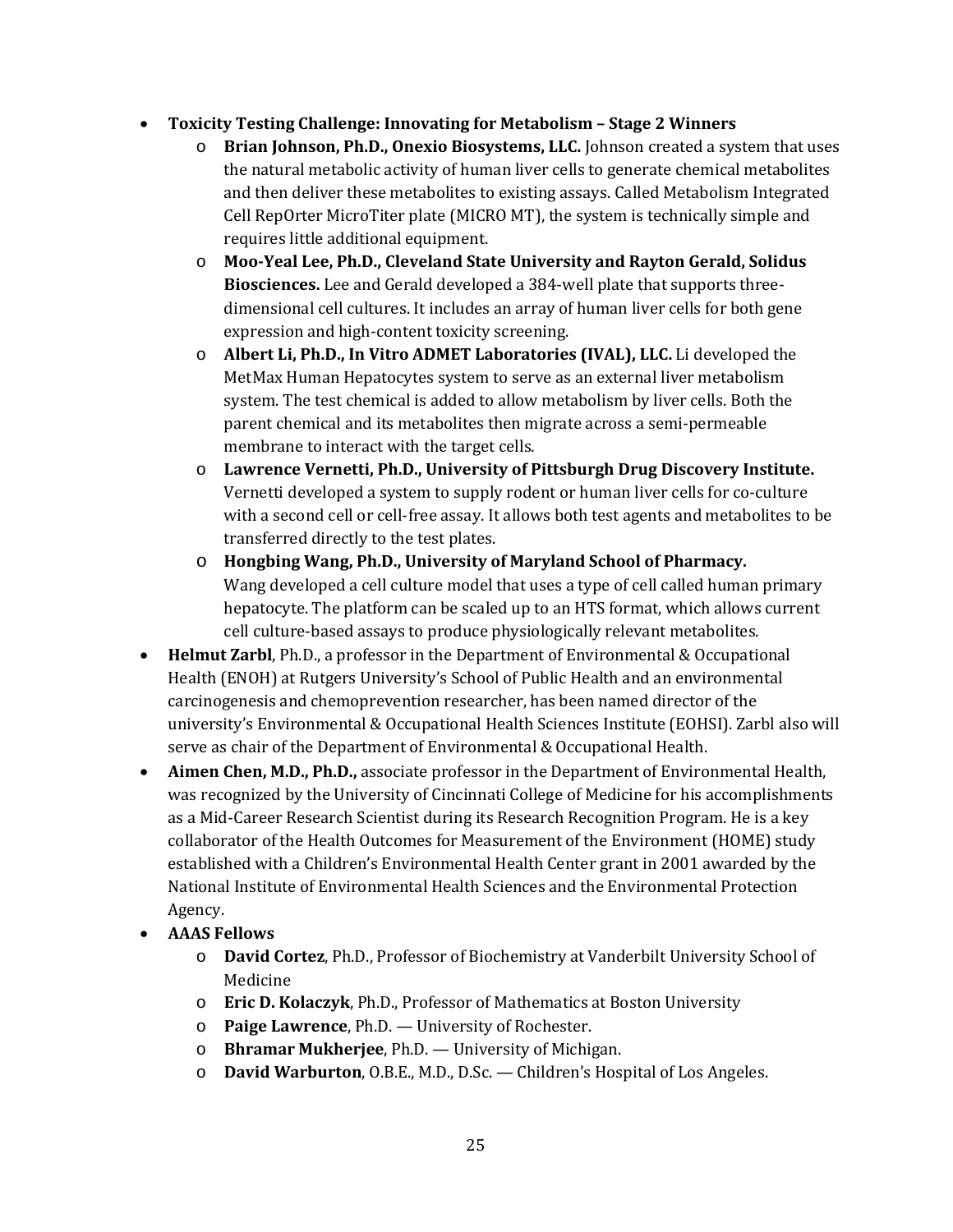- o **Mark D. Zylka**, Ph.D., Professor at the University of North Carolina Chapel Hill Neuroscience Center
- **2017 Tony McMichael Awardee (ISEE)** 
	- California, Irvine. This award was created in Dr. Tony McMichael's memory to not only for his scientific work, but also for has compassionate mentoring of junior o **Dr. Veronica Vieira** is an Associate Professor of Public Health at University of recognize mid-career scientists. Tony was a world-renowned epidemiologist known colleagues. He was President of ISEE from 2008-2009.

## • **ISES Awards**

- also include identifying sources and routes of exposure for SVOCs commonly used in of Professor Jüergen Angerer in furthering biomonitoring in exposure sciences in o **Stephanie Hammel, Ph.D.** student at Duke University (Heather Stapleton advisor) was awarded the IPA/DGUV Award for Young Exposure Scientists at the ISES annual meeting. The purpose of this award is to foster research in exposure areas with linkages to biomonitoring for superior doctoral students working on their dissertation or superior first-year postdoctoral exposure scientists. Her dissertation work focuses on characterizing and validating silicone wristband use as an exposure metric for various semi-volatile organic compounds (SVOCs). Her research interests consumer products. The award from the DGUV Institute for Prevention and Occupational Medicine (IPA) was created to represent its high regard for the work Europe and the rest of the world.
- Constance Mehlman, an environmental attorney. His research focus has been on o **Ed Avol, M.S.**, Professor of Clinical Preventive Medicine at USC Keck School of Medicine, was awarded the Constance L. Mehlman Award In recognition of outstanding contributions in exposure analysis research that helped shape a national or state policy or that provided new approaches for reduction or prevention of exposures. Myron Mehlman, the Society's first President and former managing editor of the Journal of Exposure Science and Environmental Epidemiology, endowed a new ISES award in 1999 in honor of his late wife, how people of variable susceptibilities get exposed to air pollution, on documenting those exposures, and on understanding the short and long-term health impacts of those exposures.
- o Best JESEE Paper Award: This is an annual award for the best paper authored by a current ISES member in the Journal of Exposure Science and Environmental Epidemiology in the prior volume year. This award recognizes innovative and creative exposure science research and scholarship from the ISES membership. **Zota, Ami R.,** Anne M. Riederer, Adrienne S. Ettinger, Laurel A. Schaider, James P. Shine, Chitra J. Amarasiriwardena, Robert O. Wright, and John D. Spengler. "Associations between metals in residential environmental media and exposure biomarkers over time in infants living near a mining-impacted site." Journal of Exposure Science & Environmental Epidemiology 26, no. 5 (2016): 510-519.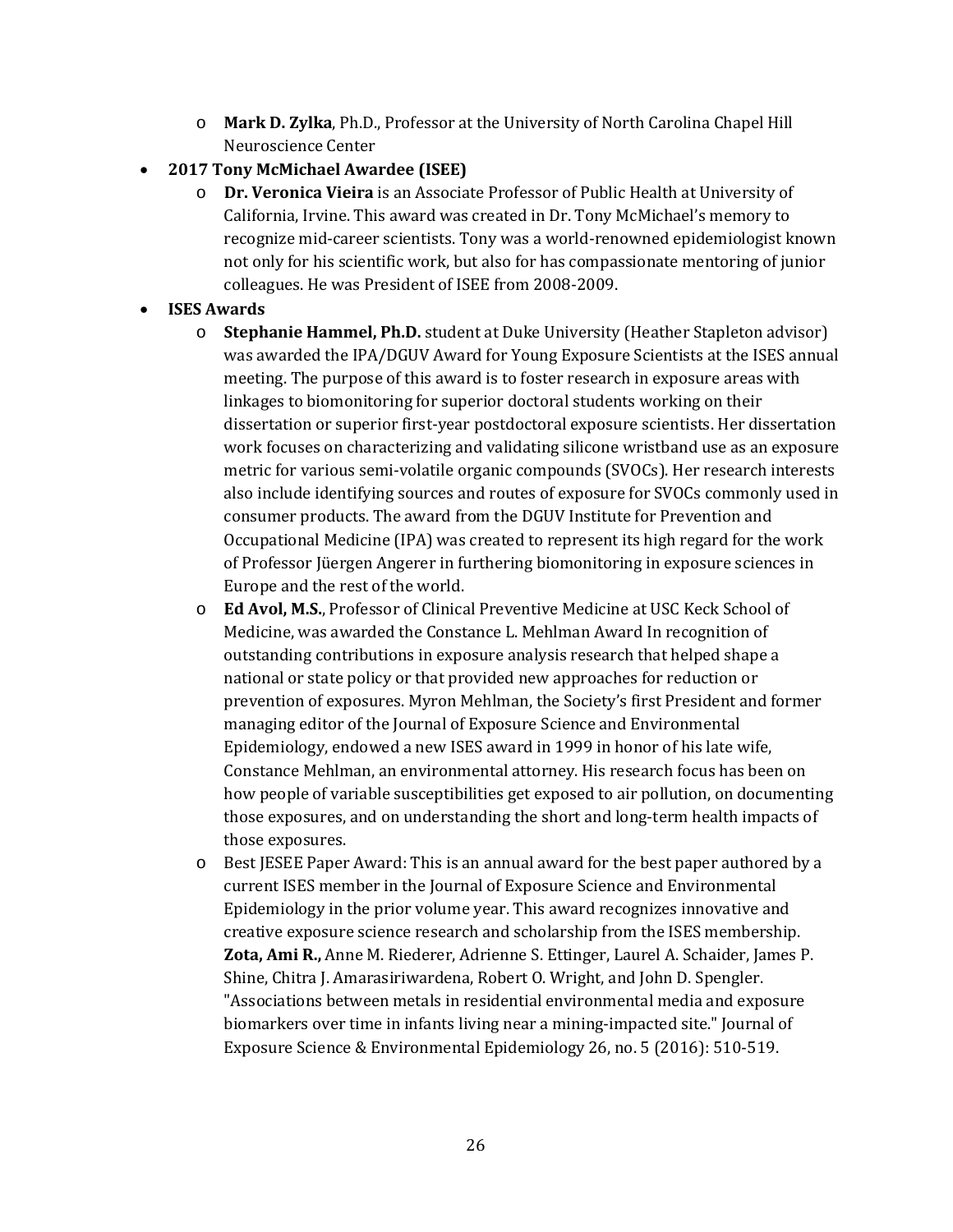Dr. Zota is Assistant Professor in the Department of Environmental and Occupational Health at the Milken Institute School of Public Health at The George Washington University

- **APHA Awards** 
	- o Two NIEHS grantees from Wake Forest School of Medicine, **Thomas A. Acury, Ph.D**., **and Sara A. Quandt, Ph.D.**, received the Alice Hamilton Award from the APHA Occupational Health and Safety Section. This award recognizes the life-long contributions of individuals who have distinguished themselves through a career of hard work and dedication to improve the lives of workers.
	- Memorial Medal for Distinguished Service in Public Health for his career as a public epidemiologic science to public health practice and policy. The *Sedgwick Memorial*  o **José Cordero, M.D., M.P.H.,** chair of the University of Georgia College of Public Health's Department of Epidemiology and Biostatistics, will receive the Sedgwick health researcher, mentor and leader whose work epitomizes the translation of *Medal*, APHA's oldest and most prestigious award, was established in honor of the late Professor William Thompson Sedgwick and was first awarded by APHA for distinguished service and advancement of public health knowledge and practice in 1929.
	- o **Claire Barnett, M.B.A.,** executive director of Healthy Schools Network Inc., is being honored with the David P. Rall Award for Advocacy in Public Health for protecting children's health in schools and her work to improve environmental conditions of schools in the U.S. and abroad. The *David P. Rall Award for Advocacy in Public Health*  is awarded to an individual who has made an outstanding contribution to public health through science-based advocacy.
- **Angela Gutierrez** is the 20th recipient of the Karen Wetterhahn Memorial Award. The award, which annually recognizes one outstanding SRP graduate student or postdoctoral researcher who exemplifies qualities of scientific excellence, was presented December 7 at the Superfund Research Program (SRP) 30th Anniversary Annual Meeting in Philadelphia. Gutierrez is pursuing a doctoral degree at the University of Kentucky under the mentorship of Zach Hilt, Ph.D., and Thomas Dziubla, Ph.D. She was recognized for her innovative research to develop magnetic nanoparticles coated with polyphenols from plants. The nanoparticles are designed to capture and remove polychlorinated biphenyls (PCBs) from water.

# • **Society of Toxicology Awards**

- o **Anna Lowit,** Ph.D., of the U.S. Environmental Protection Agency (EPA) will be awarded the Society of Toxicology (SOT) 2018 Enhancement of Animal Welfare Award. Lowit, a Senior Scientist in the EPA Office of Pesticide Programs, has been serving as co-chair of ICCVAM since 2013.
- o **Dana Dolinoy**, Ph.D., from the University of Michigan School of Public Health will be presented with the SOT Achievement Award.
- o **Judith Zelikoff**, Ph.D., from the New York University School of Medicine will be presented with the SOT Education Award.